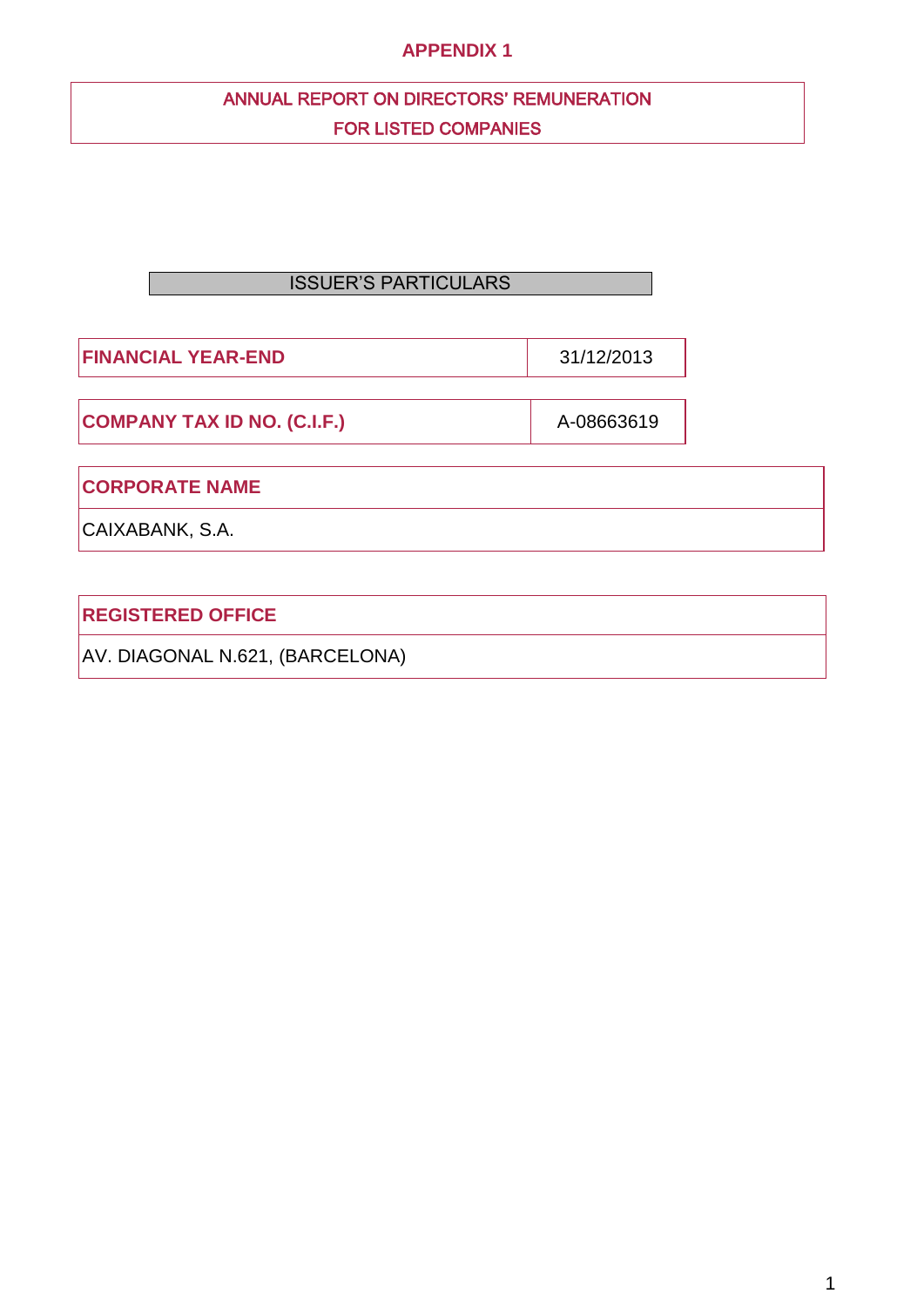# ANNUAL REPORT ON DIRECTORS' REMUNERATION FOR LISTED COMPANIES

## **A REMUNERATION POLICY APPROVED FOR THE CURRENT YEAR**

#### A.1 Explain the policy on Directors' remuneration, including:

- General principles and rationale of the remuneration policy.

- Most significant changes in the remuneration policy as compared to the previous financial year and changes introduced in the current year to the conditions for the exercise of options granted in previous years.

- The criteria used and composition of comparable groups of companies whose remuneration policies have been examined to establish the company's remuneration policy.

- Relative weight of variable components compared to non-variable components of remuneration and criteria on which the various components of Directors' remuneration is based (remuneration mix).

#### **Explain the policy on Directors' remuneration**

General guidelines for the remuneration policy

The group of which "la Caixa" is parent (hereinafter, the "la Caixa" Group), in which CaixaBank is the vehicle bank indirectly carrying out the financial activity, is a leading financial group in the Spanish market, generating value for the company, its customers and its employees. To do so, the remuneration and benefits offered by the "la Caixa" Group must be sufficiently competitive to attract, retain and motivate the best talent in the labor market.

The general remuneration principles are as follows:

• The overall remuneration policy is designed to encourage the generation of value and sustainability of results on a long-term horizon. Consequently, the variable remuneration takes into account not only the achievement of targets but also the way in which these targets are met.

• The individual targets set for each employee are determined on the basis of the commitments employees assume and establish with their managers.

• The strategy behind the remuneration policy focuses on attracting and retaining the talent of its employees, offering them the possibility of taking part in a distinctive social and business initiative, with the possibility of developing professionally and enjoying competitive total remuneration conditions.

• As part of these overall compensation conditions, the remuneration policy seeks to ensure that fixed remuneration plus benefits are highly competitive, chiefly basing the group's ability to attract and retain talent on these two components of remuneration.

• In respect of benefits, the core element is a corporate retirement program offered to professionals. The terms of this program outperform those of other Spanish financial institutions, making it a key element of the remuneration offer.

• The fixed component and the social benefits offered constitute the bulk of the remuneration packages offered. In general,

variable remuneration tends to be more moderate, as it could potentially generate risk for the entity. • The promotions system is based on an assessment of the skills, performance, commitment, and professional merits of employees over time.

• Remuneration of senior management is established within the general framework defined in this remuneration policy, and is approved by the governing bodies of CaixaBank.

General principles of the remuneration policy for Directors

CaixaBank, S.A.'s remuneration policy has been developed in accordance with its By-laws and the Regulations of the Board of Directors.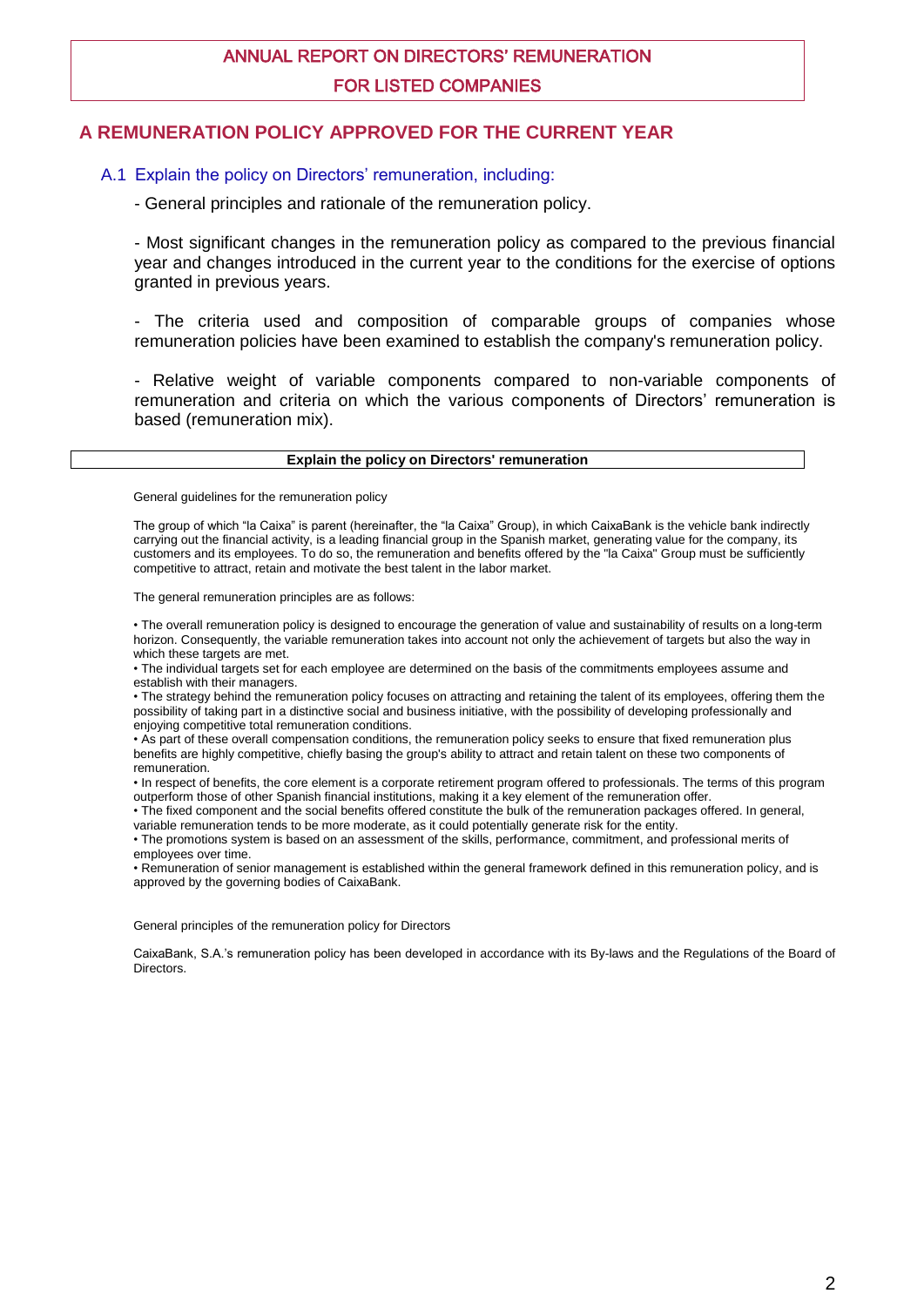The remuneration of Directors, as established in the corporate By-laws and the Regulations of the Board of Directors, is in line with the basic rules governing Director remuneration stipulated in article 218 of the Corporate Enterprises Act.

In this regard, article 34 of the By-laws, which shareholders resolved to amend at the General Shareholders' Meeting of April 25, 2013, states that remuneration shall consist of a fixed annual sum which will be determined by the General Shareholders' Meeting. Shareholders then proceeded to approve, pursuant to sections 2 and 3 of the newly amended article 34 of the By-laws, to set the fixed annual remuneration for CaixaBank Directors at THREE MILLION ONE HUNDRED THOUSAND (3,100,000) EUROS. This amount shall remain in force until the General Shareholders' Meeting agrees to amend it. However, pursuant to the provisions stipulated in section 2 of article 34 of the By-laws, the Board of Directors may reduce this should it deem so appropriate.

Additionally, within the limits specified in the paragraphs above, Directors may receive compensation in the form of company shares or shares in another publicly traded group company, options or other share-based instruments. This remuneration must be ratified by the General Shareholders' Meeting. Where appropriate, the agreement will list the number of shares to be delivered, the exercise price for the options, and the price of the shares taken as reference and the term set for this type of remuneration.

Despite the stipulation in the By-laws, CaixaBank's Directors' remuneration system compensates board members and committee members on a fixed, equal basis, with no supplementary variable amounts. Neither do Directors receive compensation in the form of Company shares or shares in another group company, options or other share-based instruments. The Chairman of the Board receives additional fixed remuneration for carrying out his duties.

Independently of the above, Directors carrying out executive duties at the Company, whatever the nature of their legal relationship, are entitled to receive remuneration for these duties. This remuneration may be either a fixed amount, a variable amount in addition to incentive schemes and benefits which may include pension plans and insurance and, where appropriate, social security payments. In the event of departure not caused by a breach of their functions, Directors may be entitled to compensation.

This information continues in Section E.1.

A.2.Information concerning the preparatory and decision-making process used for determining the remuneration policy and information, if applicable, about the role of the remuneration committee or other supervisory bodies in the design of the remuneration policy. This should include information, if applicable, about the mandate and composition of the remuneration committee, and the names of external consultants whose services have been used in determining the remuneration policy. Likewise, list the category of Directors who, if applicable, have been involved in defining the remuneration policy.

#### **Explain the process for determining the remuneration policy**

- Duties of CaixaBank's Management Committee:

Royal Decree 216/2008, of February 15 on the capital of financial institutions and the Guidelines of the Executive Committee of the Bank of Spain (CEBS Guidelines), stipulate that control functions should participate in determining the remuneration policy. In that regard, CaixaBank's Management Committee comprises representatives from the following business areas, inter alia:

- Risks.
- Finance.

- Audit, Internal Control and Regulatory Compliance - Human Resources.

- General Secretary and Secretary of the Board of Directors.

In particular, CaixaBank's Management Committee is responsible for ensuring that the necessary information is obtained and prepared so that the Appointments and Remuneration Committee can efficiently carry out its duties.

CaixaBank's Human Resources Department promotes these actions within the Management Committee.

CaixaBank's Management Committee is not entrusted with obtaining, preparing and reviewing information on remuneration of its members or the policy applied to this group, with these tasks instead being carried out directly by the Appointments and Remuneration Committee.

- Duties of CaixaBank's Appointments and Remuneration Committee:

CaixaBank's Regulations of the Board of Directors entrusts the Appointments and Remuneration Committee with providing information, advice and proposals in respect of the remuneration matters listed in the Regulations.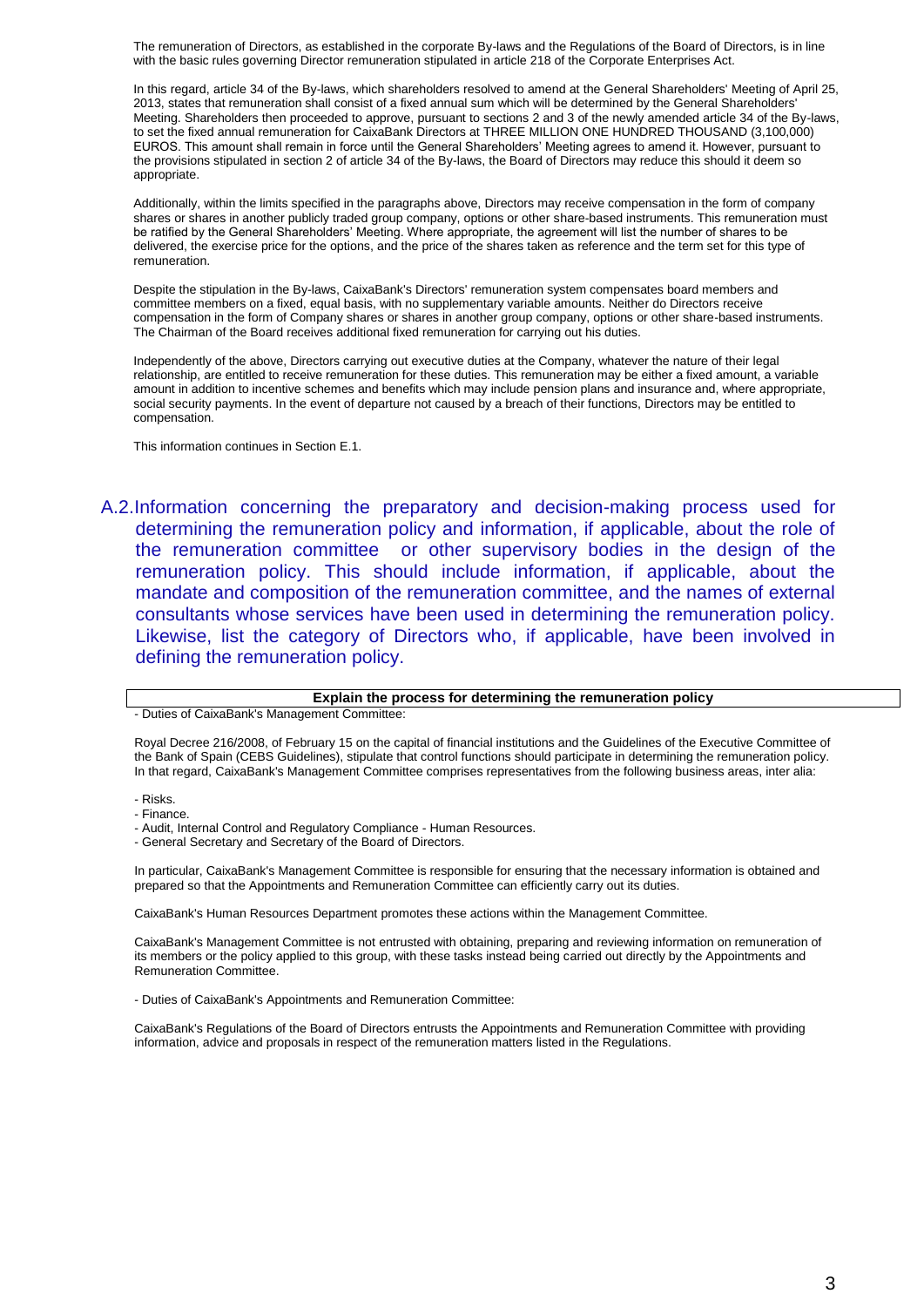The Committee's basic responsibilities are as follows:

- To propose to the Board of Directors (i) the system and amount of the annual remuneration of Directors and senior executives; (ii) the individual remuneration of executive Directors and further conditions of their contracts; and (ii) the basic conditions of senior executive contracts

- To analyze, formulate and periodically review the remuneration programs, weighing their adequacy and performance.

In addition, in accordance with Royal Decree 216/2008, CaixaBank's Appointments and Remuneration Committee is entrusted with direct supervision of remuneration of executives carrying out risk management tasks and compliance functions, as well as with preparation of the necessary information so the Board of Directors can take sound decisions relating to this remuneration, including those with possible repercussions on risk and risk management in the entity.

Its members include:

Susana Gallardo Torrededia, (Independent): Chairman María Teresa Bassons Boncompte (Proprietary): Member Javier Godó Muntañola (proprietary): Member

On December 12, 2013, Isabel Estapé Tous, an independent Director, tendered her resignation as a Director of CaixaBank and, consequently, as Chairman of the Appointments and Remuneration Committee. On the same date, María Teresa Bassons Boncompte, a proprietary Director of CaixaBank, was appointed Member of the said committee.

On the day this Report was approved, the Board of Directors agreed to fill the vacancy left by Isabel Estapé Tous' resignation by appointing another independent Director.

- Duties of the Board of Directors:

As set out in CaixaBank's By-laws, the Board of Directors is responsible for guiding and controlling the personnel policy and taking those decisions necessary for carrying out this policy. The Regulations of the Board of Directors entrusts the board with setting (i) the Company's general policies and strategies; (ii) the remuneration and evaluation policy for senior executives; and (iii) the risk control and management policy, and the periodic monitoring of internal information and control systems.

CaixaBank's Regulations of the Board of Directors also reserves for that body the adoption of certain operating decisions, including remuneration of Directors, within the system set out in the By-laws, and, in the case of executive Directors, the additional consideration paid for their management duties and other contract conditions.

Lastly, pursuant to Royal Decree 216/2008 of February 15 on the capital of financial institutions, CaixaBank's Board of Directors is responsible for establishing and safeguarding the application of the remuneration policy guidelines and for carrying out a periodic review of these precepts.

CaixaBank's Board of Directors is responsible for setting the compensation conditions applicable to its Identified Staff.

- Duties of the General Shareholders' Meeting:

Pursuant to article 34 of the By-laws, the General Shareholders' Meeting shall determine Director remuneration which shall consist of a fixed annual sum which will remain in force until the General Meeting agrees its modification.

Likewise, Directors carrying out executive duties at the Company, whatever the nature of their legal relationship, are entitled to receive remuneration for these duties which shall be determined by the board based on a report from the Appointments and Remuneration Committee. This remuneration may be either a fixed amount, a variable amount in addition to incentive schemes and benefits which may include pension plans and insurance and, where appropriate, social security payments.

This information continues in Section E.1.

A.3 Indicate the amount and nature of non-variable components - itemized, where applicable - of the remuneration received for discharging senior management duties and of any additional remuneration for the Chairman or for membership of any Board committees, of per diems for attendance at Board and Board committee meetings, and of any other non-variable remuneration paid to Directors. Provide an estimate of the annual non-variable remuneration payment they give rise to. Identify non-cash benefits and the main parameters for granting them.

**Explain the non-variable components of Directors' remuneration**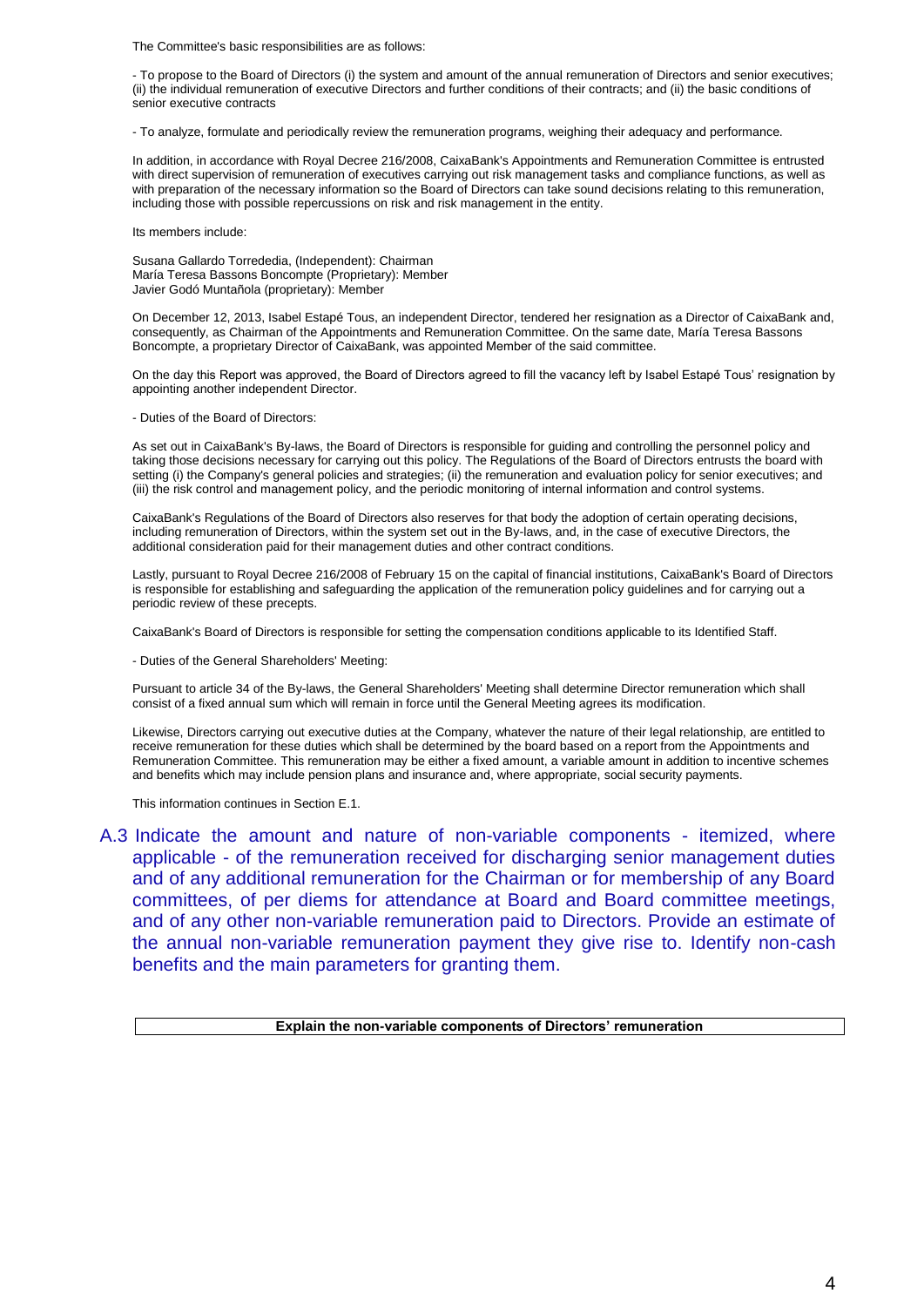CaixaBank's Directors' remuneration system compensates board members and committee members on a fixed, equal basis. The Chairman of the Board receives additional fixed remuneration for carrying out his duties.

The Deputy Chairman and CEO receive additional remuneration for carrying out executive duties.

Therefore, remuneration paid to non-executive Directors is different to that received by executive Directors and is as follows.

At its meeting on February 21, 2013, the board agreed, based on a favorable report from the Appointments and Remuneration Committee, to keep 2013 remuneration for all Directors and committee members at the same level as in 2012, including the 10% decrease agreed on in mid-2012. This is as follows:

(i)  $\epsilon$ 81,000 p.a. to be paid to each member of the Board of Directors;

- $(iii)$   $\in$  27,000 p.a. to be paid to each member of the Executive Committee, the Audit and Control Committee and the
- Appointments and Remuneration Committee;

(iii) The remuneration indicated in points (i) and (ii) above is not conditional on attendance at meetings.

Likewise, shareholders at the General Shareholders' Meeting of April 25, 2013, agreed the variable remuneration policy for the Deputy Chairman and CEO for 2013.

On May 30, 2013, the CaixaBank board established the compensation conditions for the Deputy Chairman and the CEO for 2013 after having been analyzed by the Appointments and Remuneration Committee. The fixed remuneration and the bonus target for 2013 for both were unchanged from 2012.

Finally, at its meeting of July 25, 2013 the board resolved that, given that shareholders at the General Meeting of April 25 had resolved to amend article 34 of the By-laws regarding Director remuneration, and which was conditional upon approval by the Bank of Spain on June 5, the Entity would once again adopt the resolutions regarding board and committee remuneration pursuant to the new wording of the By-laws and approve special remuneration for the Chairman. Therefore, based on the proposal from the Appointments and Remuneration Committee, the remuneration to be paid to Directors and committee members was agreed, as was the additional remuneration for the Chairman which would remain the same as that paid in 2012, i.e. €1,000,000. The remuneration to be paid to the CEO for his executive duties was ratified and set at the board meeting of May 30, 2013.

Under the service provision agreement signed on July 1, 2011 and corresponding board resolutions and article 34 of the By-laws and corresponding board resolutions, the Deputy Chairman and CEO shall receive the following remuneration items:

• Fixed or basic remuneration (BR):

The Deputy Chairman and CEO are entitled to receive gross annual fixed basic remuneration (BR) in the sum of one million seven hundred and seven euros (€1,777,000). The contract states that this remuneration shall be updated by the governing body based on a proposal from the Appointments and Remuneration Committee on the approach taken by the Chairman of the said delegate body. The fixed remuneration or BR for 2013 was €1,777,000.

• Insurance savings

See section A.5 below

Other fixed remuneration:

The Deputy Chairman and CEO shall receive the abovementioned amounts for carrying out the executive duties enumerated in article 34 of CaixaBank's By-laws, whereby this remuneration shall be independent to any remuneration they may receive for attending board meetings of CaixaBank or its subsidiaries or for carrying out the duties of a member of a collegiate body. €108,000 was received in 2013.

Section D.1 below shows the non-variable components paid in 2013

#### A.4 Explain the amount, nature and main features of variable components of the remuneration schemes.

#### In particular:

- Identify each remuneration scheme to which Directors are entitled, its scope, date of approval, date of implementation, duration and main characteristics. For sharebased schemes or schemes based on other financial instruments, the general characteristics of the plan shall include the terms for exercising the options or other financial instruments of each plan.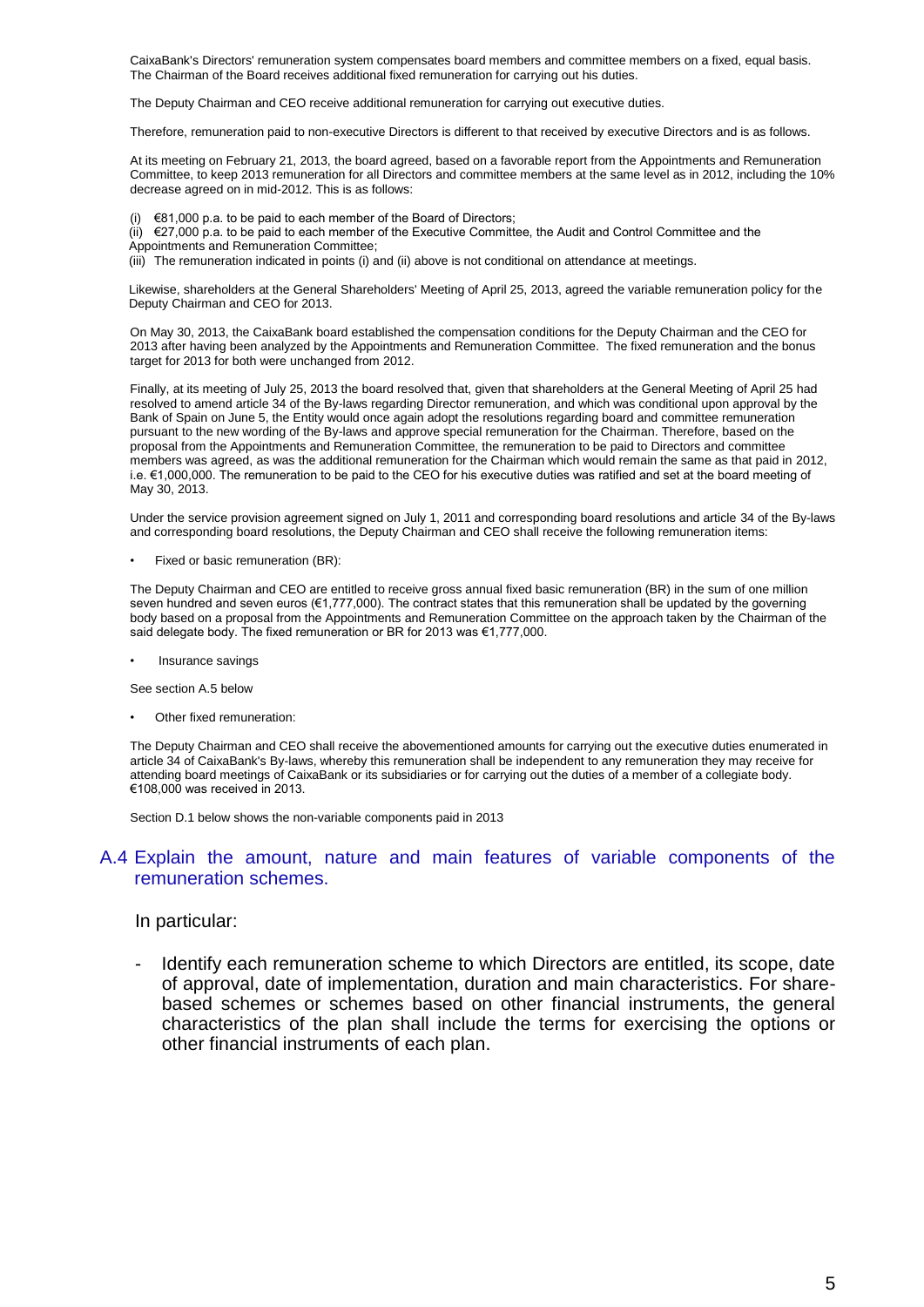- Indicate any remuneration paid in the form of profit sharing and/or bonus payments and the reasons why such bonus payments and/or profit sharing were granted.
- Explain the main parameters and rationale for any annual bonus scheme.
- The classes of Directors (executive, proprietary, external independent or other external Directors) entitled to schemes or plans that include variable remuneration.
- The rationale of variable remuneration schemes or plans, the performance criteria chosen, the components and methods for evaluating performance to determine whether the criteria have been met, and an estimate of the sum total of variable payments arising from the existing remuneration policy, as a function of degree of compliance with pre-set targets or benchmarks.
- Disclose, where applicable, the periods of deferral or delay of payment established and/or any holding or lock-up periods of the shares or other financial instruments.

#### **Explain the variable components of the remuneration schemes**

As we have mentioned above, the only board member to receive variable remuneration is the Deputy Chairman and CEO.

The Deputy Chairman and the CEO shall receive fixed remuneration which is set and updated each year by the board based on a proposal from the Appointments and Remuneration Committee on the approach taken by the Chairman of the said delegate body. The bonus target and the final variable remuneration is set by the board based on a proposal by the Appointments and Remuneration Committee, taking into account the objectives set and the achievement level, based on the following principles:

- Adjusting the amount of variable remuneration to the risks assumed in order to meet the objectives set and CaixaBank's global results;
- adjusting the amount of variable remuneration payable in the event that the risks assumed by CaixaBank materialize;
- deferring part of the variable remuneration payable over a period of three years; and
- encouraging participation in CaixaBank's share capital.

Based on the above, the variable remuneration for the Deputy Chairman and CEO in 2013 was determined in accordance with the following measurable parameters, outlined in the CaixaBank remuneration policy, and using as a target amount, €700,000 (the same as in 2012):

- 2012):
	- 50% based on individual targets, which are approved by the board based on a proposal from the Appointments and Remuneration Committee and established within the framework of a series of specific, non-recurring objectives, plans and actions at CaixaBank which must be carried out in the year in question.
- 50% based on company-wide targets, pursuant to the achievement of a series of objectives such as (i) net recurring earnings divided by regulatory capital (7.5%), (ii) ROA (5%), (iii) liquidity (10%), (iv) NPLs (10%), (v) quality (10%) and (vi) efficiency, measured in terms of the variation in CaixaBank's consolidated operating expenses (7.5%).

At the Ordinary Shareholders' Meeting held on April 25, 2013 shareholders resolved the form in which the amount is to be paid and the payment method for the Deputy Chairman and CEO as follows: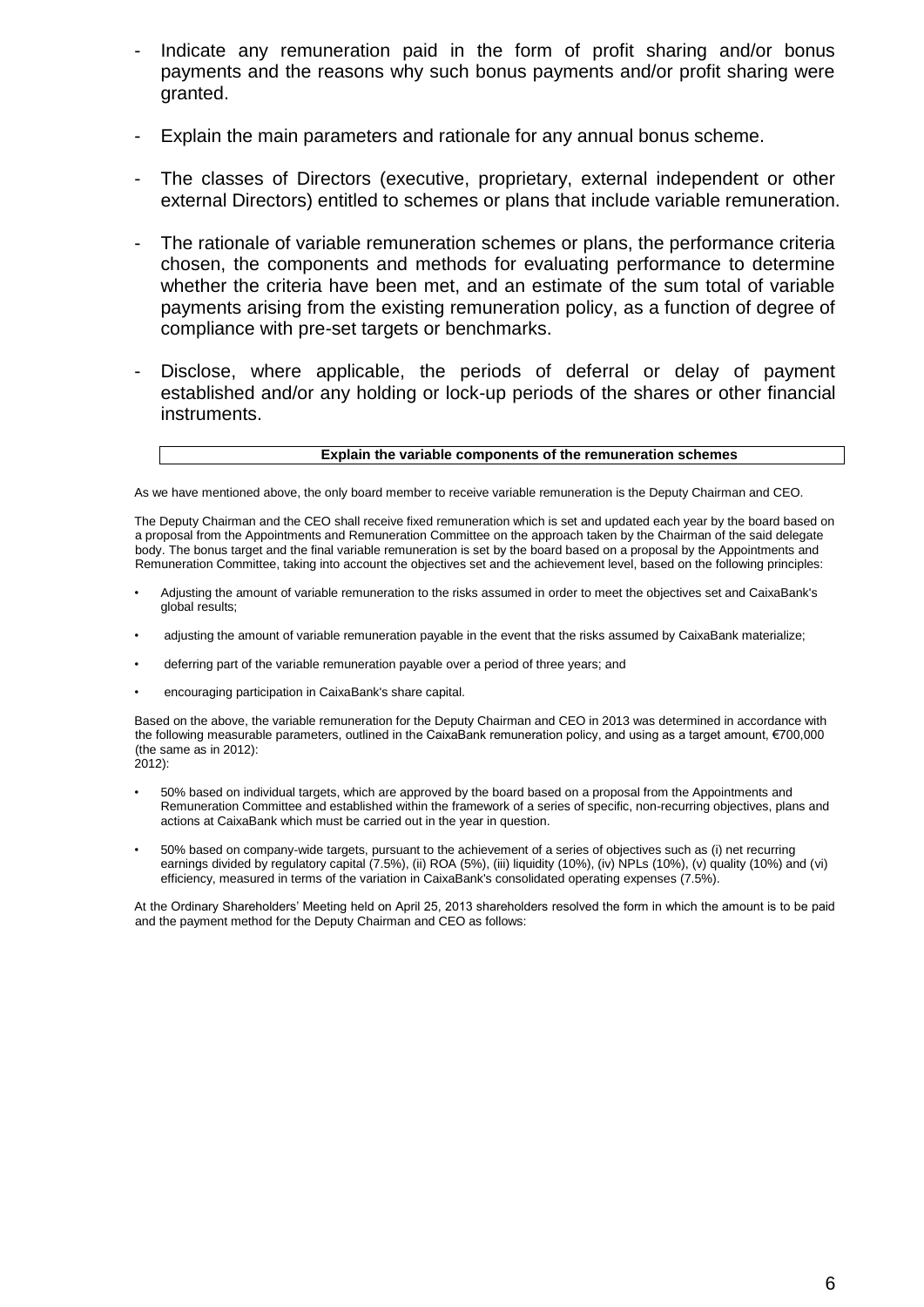• Direct remuneration: Payment of 40% of each component of variable remuneration (50% cash and 50% CaixaBank shares) corresponding to 2013 shall be paid before the end of February 2014.

• Deferral: Payment of 60% of each component of variable remuneration (50% cash and 50% shares) corresponding to 2013 shall be deferred over a period of three years and paid in three parts (before the end of February in 2015, 2016 and 2017).

• 50% of the upfront payment is paid in cash. The remaining 50% is paid through CaixaBank shares, after the corresponding taxes (or withholdings or payments on account) have been settled.

• Adjustments to deferred variable remuneration: deferred payments shall be approved by the Company's Appointments and Remuneration Committee after ensuring that no breach of regulation has been incurred, regardless of whether it could lead to losses. Otherwise, the deferred remuneration shall be fully or partially adjusted.

• Non-transfer agreement: the Company shares received by the Deputy Chairman and CEO as well as the rights inherent may not be transferred within a year from the date they are acquired. During this one-year period, the Deputy Chairman and CEO owning the shares may exercise the shareholder rights carried by the instruments.

• Ban on hedging transactions: Additionally, the Deputy Chairman and CEO may not carry out hedging operations that could act in detriment to the alignment of the risks contained in the current remuneration system, including any type of financial or derivative instrument.

• Shares: The shares delivered shall be Company shares. The share price shall be that at the close of 15 February for each year thereafter or the previous trading day.

• Other adjustments: If, after delivery of the shares, there was a change in the number of shares due to the decrease or increase in their nominal value or equivalent transaction, the number of shares delivered shall also be modified, to maintain the percentage of share capital.

The Deputy Chairman and CEO currently has no other variable component nor does he participate in any other incentive plan.

A.5 Explain the main features of long-term savings schemes, including retirement and other survival benefits, both partially and fully funded by the company, and whether allocated internally or externally. Provide an estimate of the amount of equivalent annual cost, indicating the type of plan, whether it is a defined-contribution or a defined-benefit plan, the terms for vesting of economic rights in favor of Directors and compatibility with any other type of compensation for early discharge or termination of the contractual relationship between the company and the Director.

Indicate any contributions on the Director's behalf to defined-contribution pension plans, or any increase in the Director's vested rights in the case of contributions to defined-benefit schemes.

#### **Explain any long-term savings schemes**

CaixaBank does not have any pension obligations with former or current members of the Board of Directors in their capacity as such.

At the proposal of the Appointments and Remuneration Committee, on April 11, 2013, it was agreed to pay the Deputy Chairman and CEO a remunerative supplement in the form of a death and survival insurance policy to meet the pension plan forecasts outlined in the service provision contract which had not been put into practice. The following terms and conditions were established:

• CaixaBank shall be the policyholder and the Deputy Chairman and CEO shall be the insured party and the beneficiary in the event of survival and disability. In the event of death, the beneficiaries shall be those appointed by the insured party.

• The contingencies covered shall be that they are still alive at 65, permanent disability, of any degree, and death of the insured party.

• The annual premium shall be €100,000 up to the age of 65, with an annual increase of 5%, or a higher amount agreed by the CaixaBank governing body should the duties be redefined with regard to executive duties currently being carried out at other group entities.

• The Deputy Chairman and CEO shall not receive the cumulative amount of funds in the insurance policy should they cease to be a CaixaBank Director where just cause is found before reaching the agreed age. The insurance benefits may be received as income or capital.

In 2013, the annual premium of €100,000 was paid.

The cumulative amount of funds in the insurance policy is minus the compensation described in section A.6 below.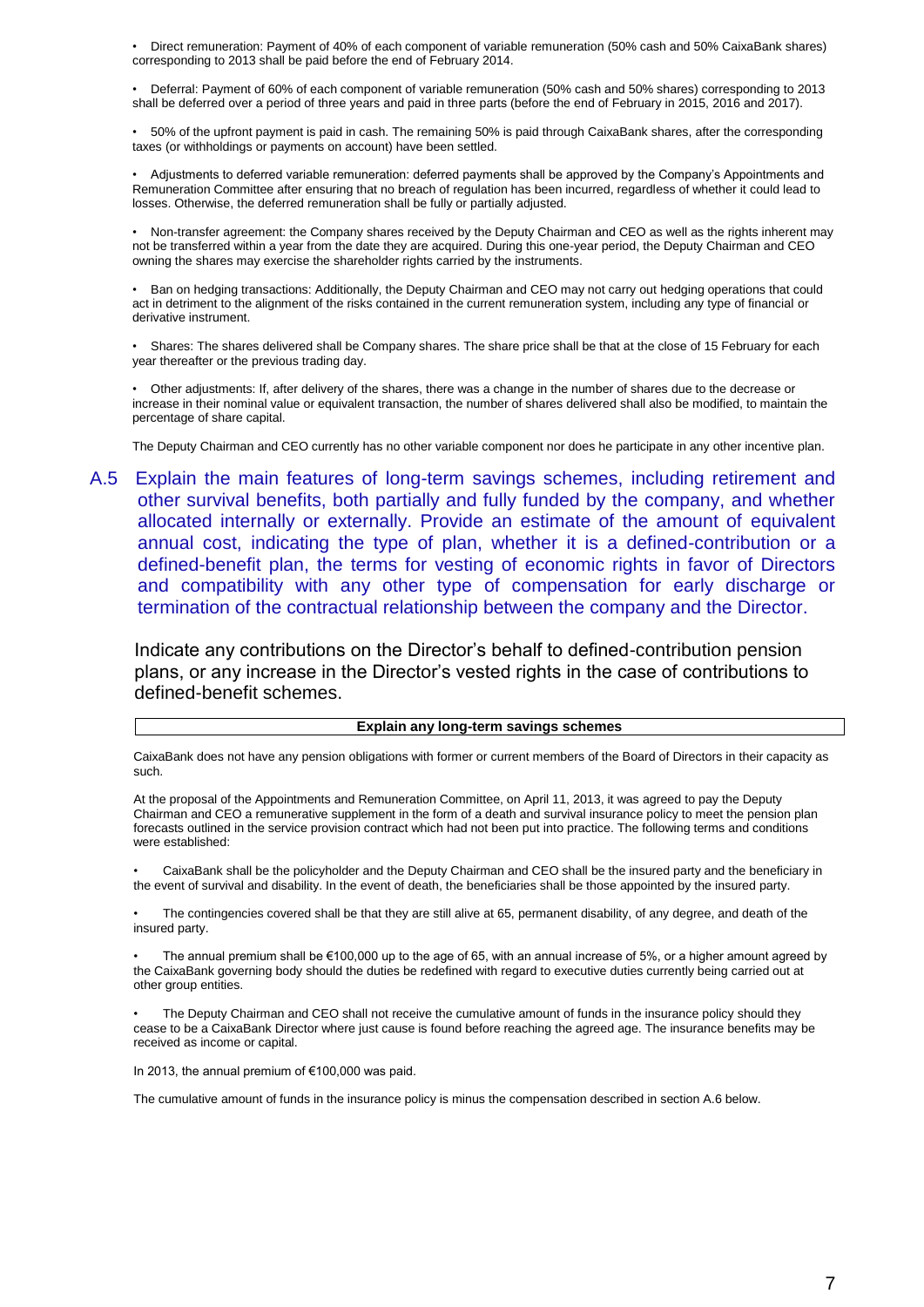## A.6 Indicate any termination benefits agreed or paid in the event of termination of the appointment as Director.

#### **Explain any termination benefits**

At CaixaBank there are no termination benefits agreed in the event of termination of the appointment as Director, as a result, no amount was paid during 2013.

The termination benefits for the Deputy Chairman and CEO are listed in section A.7 below.

A.7 Indicate the conditions to apply to the contracts of executive Directors exercising senior management functions. Among them, disclose the duration, limits on the amount of termination payments, seniority requirements, notice periods, payments related to the duration of a notice period ("garden leave") and any other clauses covering hiring bonuses, as well as indemnities or "golden parachutes" in the event of early termination of the contractual arrangement between the company and the executive Director. Include, inter alia, non-competition, exclusivity, seniority or loyalty, and post-contractual non-competition agreements or arrangements.

#### **Explain the conditions of contracts of employment of executive Directors**

Pursuant to article 4.3 b) of the Regulations, the Board of Directors, in plenary session, is responsible for approving, within the system called for in the By-laws, Directors' remuneration and, in the case of executive Directors, the additional consideration for their management duties and other contract conditions. The main duties of the Appointments and Remuneration Committee are to propose to the Board of Directors the system and amount of the annual remuneration of Directors and Senior Executives, the individual remuneration of executive Directors and further conditions of their contracts.

Notwithstanding the above, at present there is no formal policy on the conditions to apply to the contracts of executive Directors exercising senior management functions as only the Deputy Chairman and CEO meets these characteristics.

The terms and conditions of the Deputy Chairman and CEO's contract are as follows:

The service contract for the Deputy Chairman and CEO is not subject to termination, and shall remain in force until it is terminated upon retirement, death, total, absolute or serious permanent disability or any of the causes listed above in this section.

The Deputy Chairman and CEO shall be entitled to compensation in the following cases:

• unilateral termination by the Deputy Chairman and CEO due to a serious breach by CaixaBank of the obligations included in his contract;

- unilateral termination by CaixaBank where no just cause is found;
- non-renewal of his post as a Director of CaixaBank and his duties as CEO with no due cause; or

• a change of control at the company pursuant to article 42 of the Code of Commerce or the transfer of all or a relevant part of its activity or its assets and liabilities to a third party or its integration into another business group.

Compensation shall be the equivalent of six years of fixed remuneration (BR, excluding any other fixed or variable compensation) at the termination date. The amount of compensation calculated shall be recognized in the cumulative amount of funds in the insurance policy described in section A.5.

The final compensation following the abovementioned deductions shall only be paid if, in the five (5) years immediately prior to the termination, the company maintains levels of solvency, liquidity and results which are above the fourth quartile of all similar savings banks, institutions or foundations.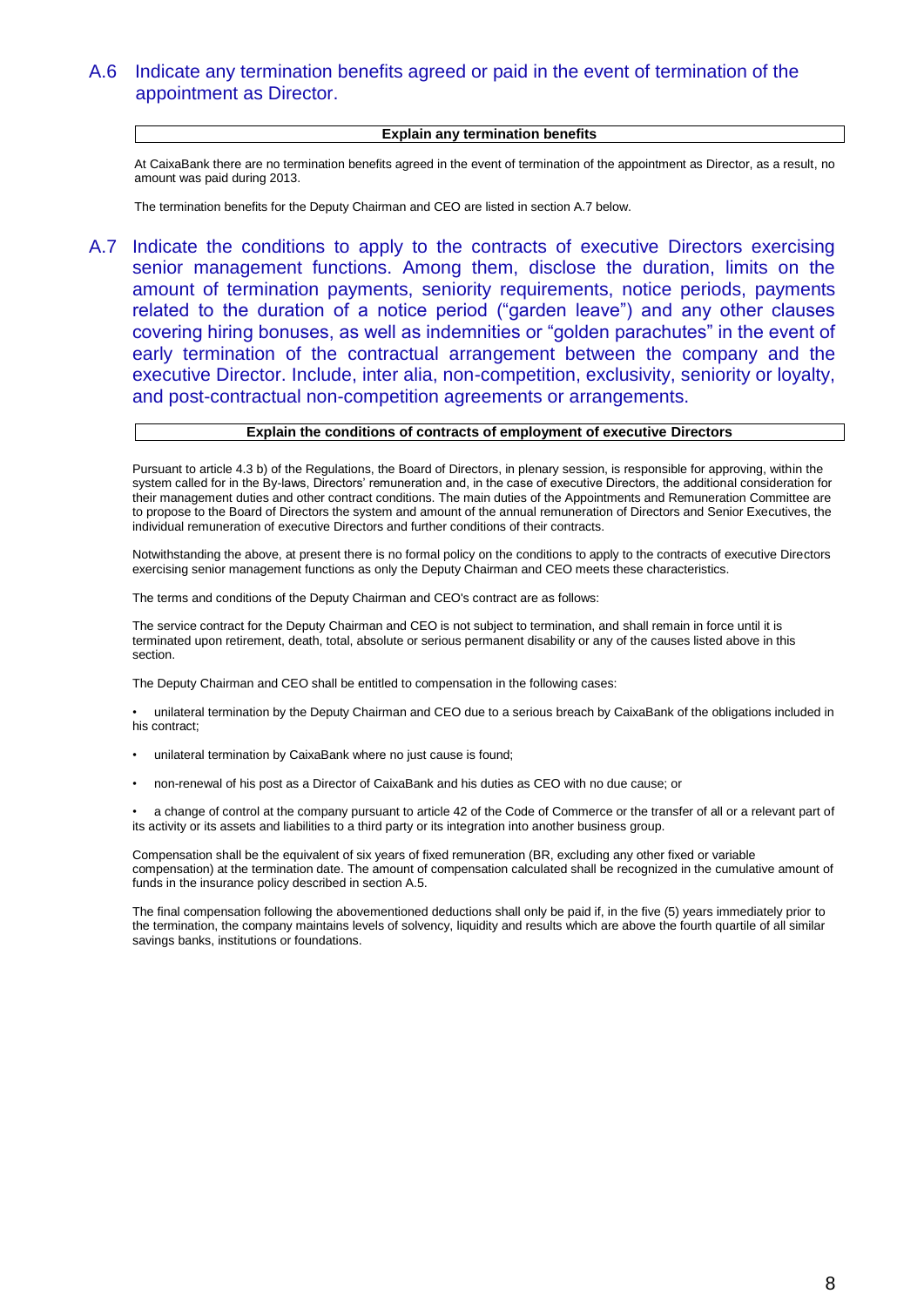Likewise, with regard to non-competition, exclusivity, seniority or loyalty, and post-contractual non-competition agreements or arrangements, in addition to the incompatibilities established in prevailing legislation, the company has rules on the "Duty not to compete" of board members (article 26 of the Regulations of the Board of Directors) which stipulate, inter alia, that a Director who terminates his mandate or for any other cause departs from his office may not provide services or be a Director at another entity that is in a situation of effective competition with the company for the term set forth, which in no event will be more than two (2) years.

Specifically, the Deputy Chairman and CEO's contract states that while the contract is in force he may not engage in any other labor, commercial or professional activity. Excluded from this are board representations or directorships at other Group companies or companies in which CaixaBank holds a stake or any other non-group entity subject to prior consent from the Board of Directors. Excluded from this is the rendering of services to "la Caixa". Also excluded are teaching activities and participation in conferences and specialist forums as well as management of assets and responsibilities in own or family-run companies or not for profit organizations, providing these activities do not prevent or hinder the discharge of duties at CaixaBank or the Group and providing they do not pose a conflict of interest (notwithstanding the prevailing standards applicable at all times regarding incompatibilities).

Finally, the rules on "Conflicts of interest" enumerated in article 27 of the Regulations of the Board of Directors are also applicable to executive Directors.

This contract also stipulates that the Deputy Chairman and CEO is subject to the rules on conflicts of interest and other Director duties broadly applied to the rest of Directors and laid down in law, the By-laws and the Regulations of the Board of Directors.

A.8 Explain any supplementary remuneration accrued by Directors as compensation for services provided other than those inherent in their post.

**Explain any supplementary remuneration** CaixaBank Directors have not received any supplementary remuneration.

A.9 Indicate any remuneration in the form of advances, loans or guarantees granted, along with the rate of interest, essential features and any amounts returned, as well as the obligations assumed on their behalf in the form of guarantees.

**Explain any advances, loans and guarantees granted**

No remuneration in the form of loans or guarantees were granted in 2013.

A.10 Explain the main characteristics of non-cash remuneration.

**Explain any non-cash remuneration**

CaixaBank Directors do not receive any non-cash remuneration.

A.11 Indicate remuneration accrued by the Director by virtue of payments made by the listed company to another entity at which the Director is employed where such payments are designed to remunerate the services provided by the Director at the listed company.

**Explain remuneration accrued by the Director by virtue of payments made by the listed company to another entity at which the Director is employed** CaixaBank Directors have not received any supplementary remuneration.

A.12 Any kind of compensation other than those listed above, of whatever nature and provenance within the group, especially when it may be accounted a related-party transaction or when its omission would detract from a true and fair view of the total remuneration accrued by the Director.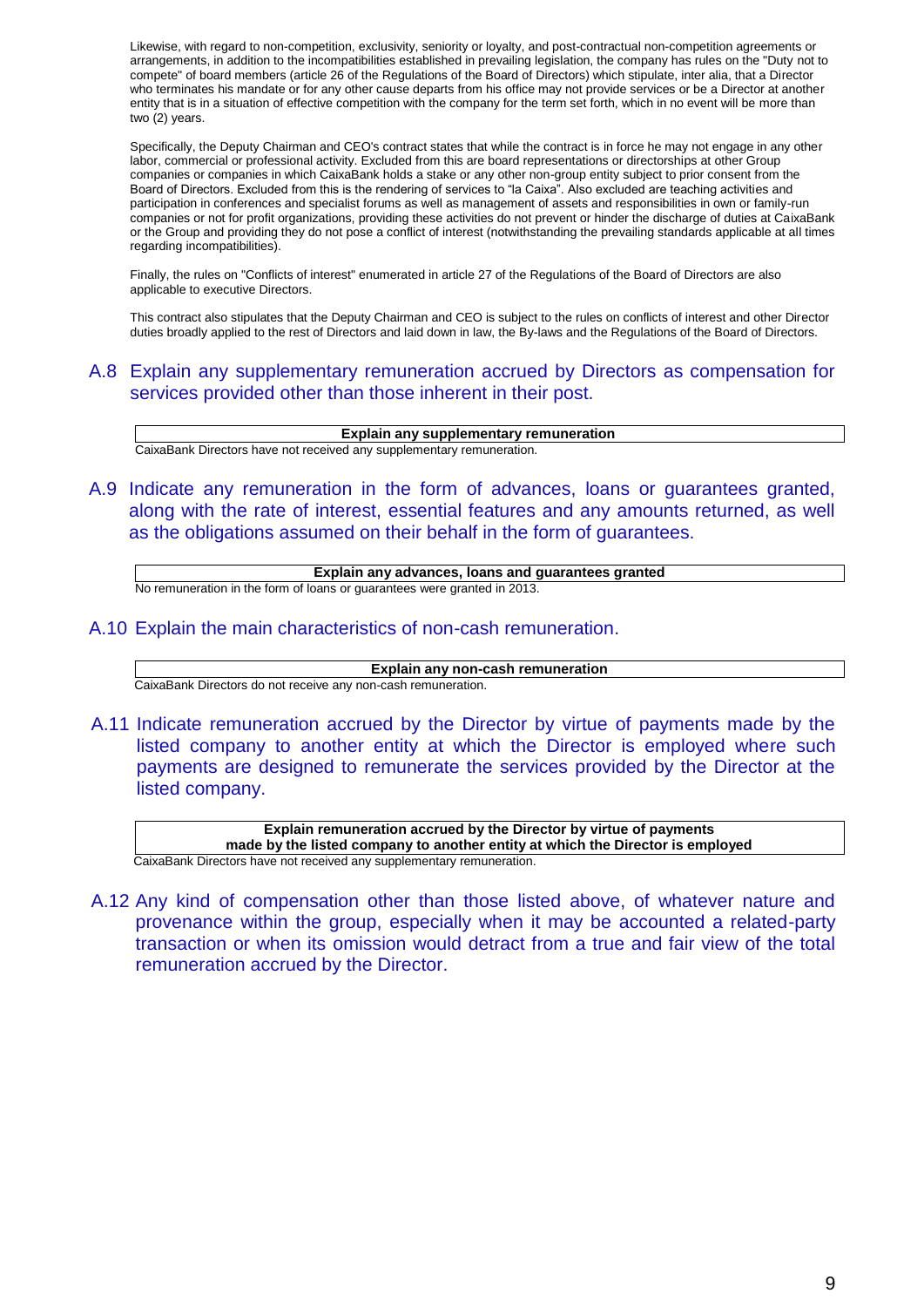#### **Explain any other compensation**

In 2013, the Deputy Chairman and CEO received €9,407.60 in interest and dividends accrued from the payment of the first third of the 2011 Bonus, in accordance with the criteria outlined in the section on "Deferral of remuneration" of the "Remuneration policy for employees falling under the group identified in Royal Decree 216/2008, of 15 February, governing capital requirements for credit institutions".

This section states that the entity retains ownership of retained shares and cash payments. Notwithstanding the above, it also states that deferred cash payments accrue interest on behalf of the employees, calculated by applying the corresponding interest rate to the first tranche of the account payable to the employee, for the net amount received. The employee is entitled to receive any returns on the deferred shares. These returns include any remuneration payable to shareholders or yields on the shares, including but not limited to gross dividends distributed, bonus shares assigned to the deferred shares, and, where applicable, gains on sales of rights to bonus shares or of preferential subscription rights, among others. It also states that the implementing regulations should ensure that the value of retained shares is not diluted and that any yields on deferred cash shall accrue interest as described above.

A.13 Explain the actions taken by the company with respect to the remuneration system to reduce exposure to excessive risks and adjust it to the company's long-term objectives, value or interests, including, as appropriate, a reference to: measures in place to guarantee that the remuneration policy is based on the long-term results of the company; the measures in place to establish an appropriate balance between the non-variable and variable components of the remuneration; the measures adopted with respect to professional categories of employees whose professional activities have a material effect on the entity's risk profile; the reimbursement formulae or clauses set out to reclaim variable components of performance-related remuneration when these components have been paid based on data that have been proved to be manifestly misstated; and measures in place to prevent conflicts of interest, where applicable.

#### **Explain actions taken to reduce risks**

CaixaBank's Human Resources Department, together with the Risk Department, proposes to the Management Committee and the Appointments and Remuneration Committee the functions to be considered included in the framework of the criteria set out in the present Risk Adjustment policy and in respect of the guidelines set by the Bank of Spain, including those relating to CaixaBank's Deputy Chairman and CEO.

As noted in section A.1 above, the general principles and rationale of CaixaBank's remuneration policy shall apply to the Deputy Chairman and CEO of CaixaBank, as a risk holder falling under the group identified in Royal Decree 216/2008, of February 15, governing capital requirements for credit institutions.

The remuneration policy for the Deputy Chairman and CEO is structured taking into account both the prevailing circumstances and the Entity's results, and comprises:

fixed remuneration based on the level of responsibility and the career path, which constitutes a relevant part of total compensation.

- variable remuneration tied to the achievement of previously-established targets and prudent risk management, and
- an insurance policy.

The percentage which variable remuneration accounts for of the fixed annual compensation is below the average for the financial sector.

The remuneration program for the Deputy Chairman and CEO of CaixaBank is designed in accordance with the requirements established in the regulations governing remuneration at credit entities which state that the remuneration policy shall be compatible with satisfactory and efficient management of risk, that it promotes this kind of management and does not offer any incentives for taking on risk which exceeds the level tolerated by the credit entity.

Risk-adjusted variable remuneration for the Deputy Chairman and CEO is based on the remuneration mix (a proportional balance between fixed and variable remuneration, as mentioned above) and on performance measurements. The form in which the amount paid to the Deputy Chairman and CEO and the payment method are described in section A.4.

Ex-ante and ex-post remuneration adjustments are applied in view of the performance measurements, as a risk alignment mechanism.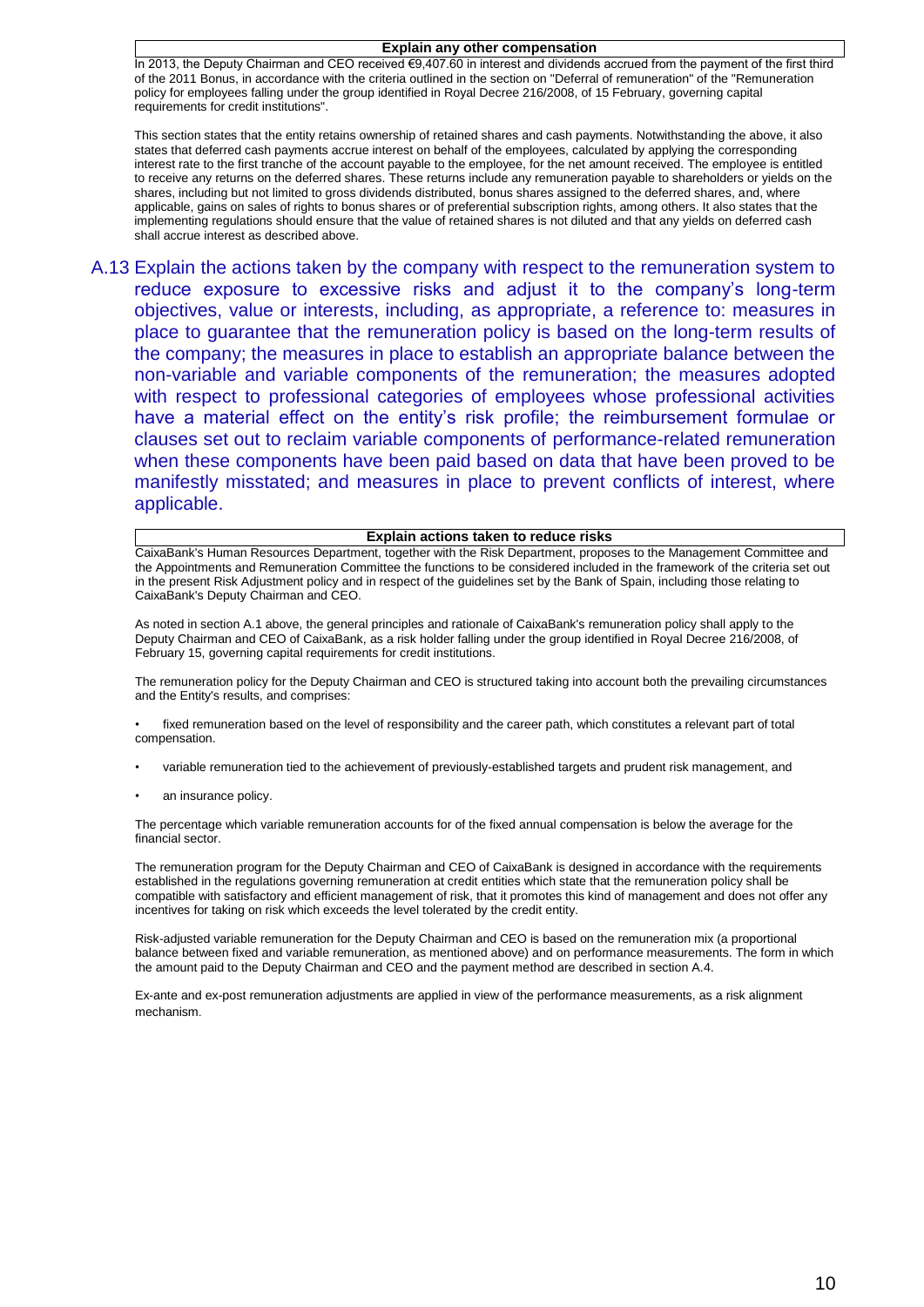Both quantitative (financial) and qualitative (non-financial) criteria should be taken into account when assessing performance and evaluating individual results.

Ex-post adjustments to variable remuneration payable to the Deputy Chairman and CEO must not allow for the deferred variable remuneration to be paid where this is not sustainable in light of the entity's overall situation, or where payment is not justified in view of the results of the entity.

Accordingly, the Deputy Chairman and CEO will forfeit the right to collect deferred variable remuneration amounts, either in cash or through delivery of shares, in the following situations:

• Where payment of these amounts is not sustainable in light of the entity's overall situation, or where payment is not justified in view of the results of the Entity.

• Termination of the relationship between the Deputy Chairman and CEO and the Entity where just cause is found.

• Serious breach of regulations.

• Breach of regulations attributable to the Deputy Chairman and CEO that could put the solvency of the Entity at risk.

Likewise, as described in section A.4 above, deferred payments shall be approved by CaixaBank's Appointments and Remuneration Committee after ensuring that no breach of regulation has been incurred, regardless of whether it could lead to losses. Otherwise, the deferred remuneration shall be fully or partially adjusted.

## **B REMUNERATION POLICY PLANNED FOR FUTURE YEARS**

B.1 Provide an overview of the remuneration policy planned for future years, disclosing the policy with respect to: non-variable components and per diems for attendance; variable components; the linkage between remuneration and performance; pension schemes; the terms of the contracts of employment of executive Directors; and estimates of the most significant changes in the remuneration policy as compared to previous financial years.

#### **Overview of the planned remuneration policy**

At present, CaixaBank is the credit institution through which Caja de Ahorros y Pensiones de Barcelona ("la Caixa") indirectly carries on its financial activity.

In this regard, the posts and duties of Chairman and Managing Director of "la Caixa" are equivalent to those of Chairman and CEO of CaixaBank who are the vehicles which carry out these duties in the Group.

The remuneration for 2013 included in this Report is only remuneration paid by CaixaBank for the duties performed as Directors of CaixaBank when indirectly carrying on the activity of "la Caixa". This remuneration corresponds to the part assumed by CaixaBank within the wider sphere of responsibilities and the remuneration structure of the "la Caixa" group in which CaixaBank is the vehicle bank which indirectly carries on its financial activity.

Following the entry into force of Law 26/2013 of December 27 governing savings bank and banking foundations, Caixa d'Estalvis i Pensions de Barcelona ("la Caixa"), CaixaBank's controlling shareholder, must become a banking foundation before December 29, 2014.

The transformation of "la Caixa" into a banking foundation means that the Entity will cease to be considered a credit institution and will cease to indirectly carry on its financial activity through its stake in CaixaBank. Therefore CaixaBank will cease to be the vehicle bank through which "la Caixa" indirectly carries on its financial activity and will become fully autonomous, without any other considerations other than its shareholding portfolio.

The transformation of "la Caixa" into a banking foundation and the subsequent end to CaixaBank being its vehicle bank will mean that CaixaBank shall assume full responsibility for its financial activities which previously came under "la Caixa". Therefore, the structure and amount of Director remuneration at CaixaBank, and particularly that of the Chairman and CEO, may be amended to reflect the additional duties and responsibilities assumed by the same at CaixaBank and its investees. At the date of publication of this Report, the conceptual and quantitative scope of this remuneration has not been established.

It should also be noted that, pursuant to the Bill on the Organization, Supervision and Solvency of Credit Institutions, the Entity may need to increase the number of board committees. This will in turn mean raising the amount of Director remuneration which, at the date of publication of this report, has not been established.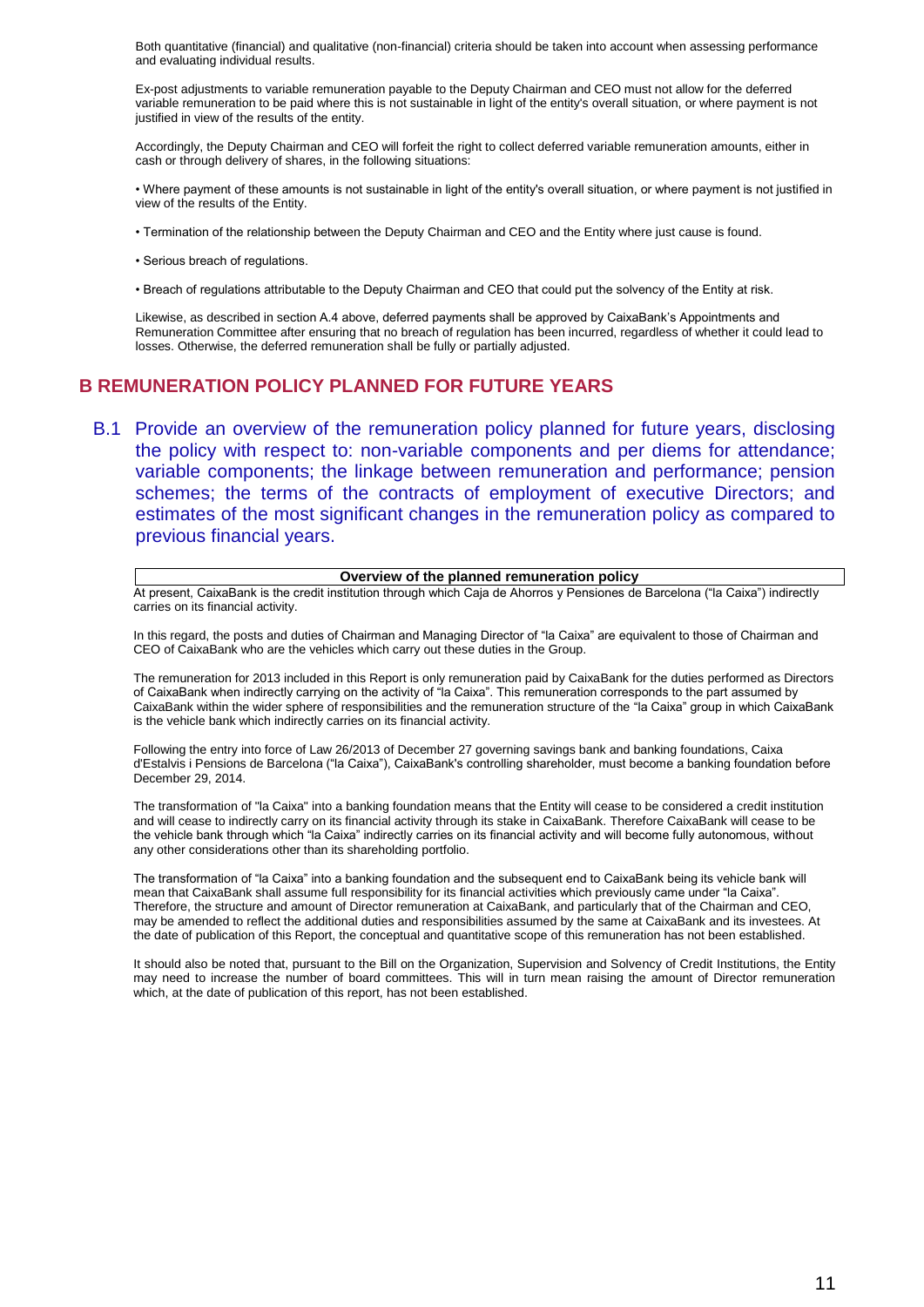## B.2 Explain the decision-making process used for determining the remuneration policy planned for future years and the role of the remuneration committee, if one exists.

**Explain the decision-making process used for determining the remuneration policy planned for future years**

Regarding the decision-making process used for determining the CaixaBank remuneration policy planned for future years, the content of the internal regulations explained in section A.2 must be taken into account as well as section B.1 above regarding the transformation of Caja de Ahorros y Pensiones de Barcelona, "la Caixa" into a banking foundation which means that the Entity will cease to be considered a credit institution and will cease to indirectly carry on its financial activity through its stake in CaixaBank. Therefore CaixaBank will cease to be the vehicle bank through which "la Caixa" indirectly carries on its financial activity and will become fully autonomous, without any other considerations other than its shareholding portfolio on its share capital.

B.3 Explain the incentives created by the company with respect to the remuneration system to reduce exposure to excessive risks and adjust it to the company's longterm objectives, value or interests.

**Explain incentives created to reduce risks**

See section A.13 above for information on reducing exposure to excessive risks and adjusting the remuneration system to CaixaBank's long-term objectives, value and interests.

## **C OVERALL SUMMARY OF HOW THE REMUNERATION POLICY WAS APPLIED DURING THE YEAR**

C.1 Provide an overall summary of the main features of the remuneration structure and components in the remuneration policy applied during the year that resulted in the itemized individual remuneration accrued by each Director appearing in section D of this report, and a summary of the decisions taken by the board to apply the components.

**Explain the remuneration structure and concepts of the remuneration policy applied during the year** CaixaBank's Directors' remuneration system compensates board members and committee members on a fixed, equal basis. Likewise, the Board of Directors resolved to establish additional remuneration for the Chairman of the Board for 2013 at €1,000,000 which is the same as that set in 2012.

Remuneration applied in 2013 to Directors was accrued as follows:

(i)  $\epsilon$ 81,000 p.a. to be paid to each member of the Board of Directors;

(ii) €27,000 p.a. to be paid to each member of the Executive Committee, the Audit and Control Committee and the

Appointments and Remuneration Committee;

(iii) The remuneration indicated in points (i) and (ii) above is not conditional on attendance at meetings.

Application of the main features of the remuneration structure and components in the remuneration policy applied in 2013 resulted in the itemized remuneration for the Deputy Chairman and CEO as listed in section D below.

The following decisions were taken by the board to apply the components: Fixed remuneration components:

At its meeting on May 30, 2013 the board agreed the fixed remuneration for the Deputy Chairman and CEO for 2013. Even though, pursuant to the services contract signed on July 1, 2011, this remuneration may be amended, as we have stated in section A.3 above, the board resolved to set fixed remuneration for 2013 at €1,777,000 which is the same amount set for 2011 and 2012.

Variable remuneration components: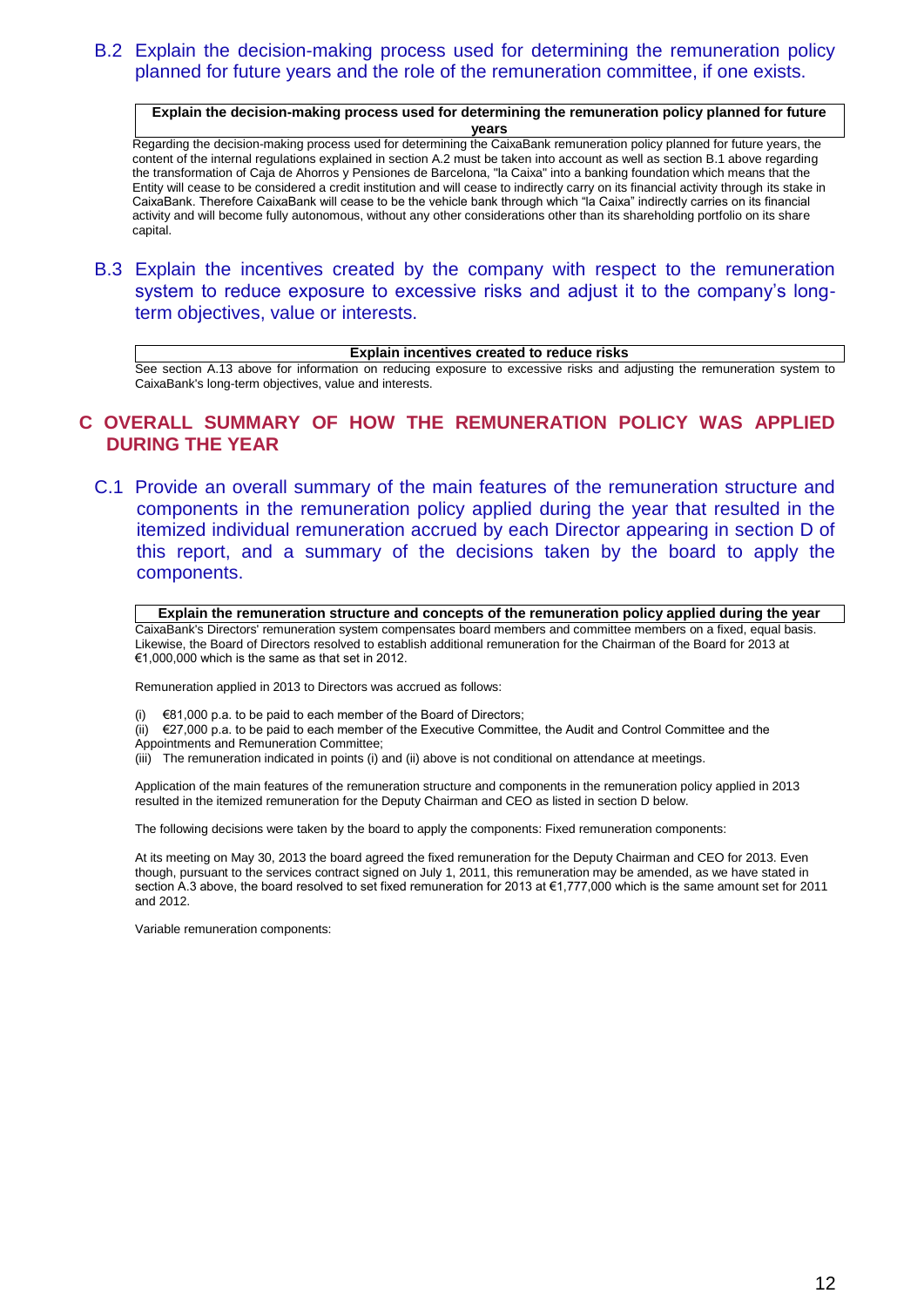Based on a proposal from the Appointments and Remuneration Committee dated February 7, 2013, the board resolved to ratify and set variable remuneration for 2012 (to be paid in February 2013) for the Deputy Chairman and CEO of CaixaBank, based on a target amount of €700,000, at €658,894, and a 94.13% achievement rate, broken down as follows:

This will be paid 20% in cash and 20% in shares. Of the remaining 60%, 20% will be paid in February 2014, 20% in February 2015, and 20% in February 2016. All payments will be made half in cash and half in CaixaBank shares.

The insurance contract:

See section A.5 above.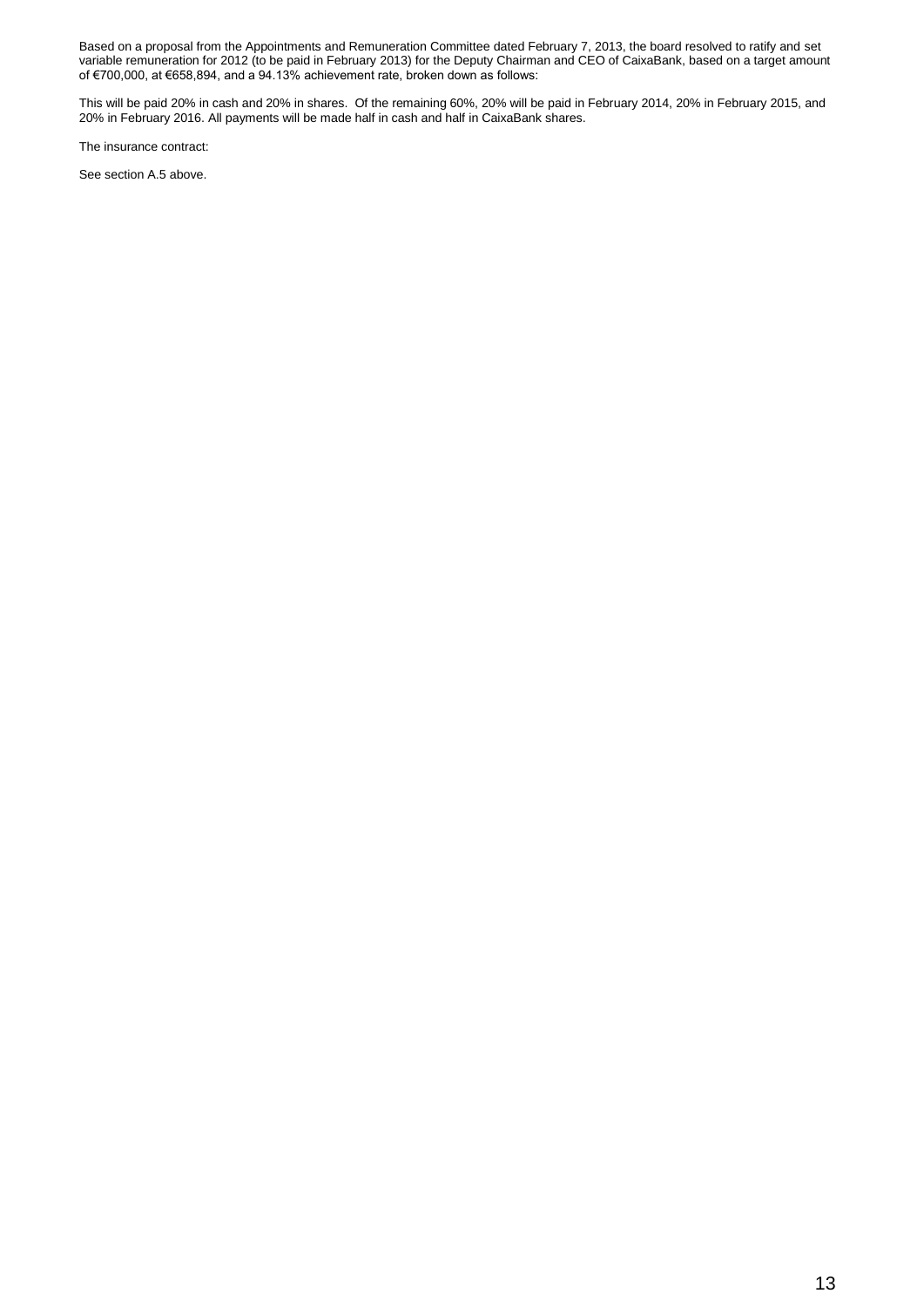## **D ITEMIZED INDIVIDUAL REMUNERATION ACCRUED BY EACH DIRECTOR**

| <b>Name</b>                                                 | <b>Type</b>    | 2013                    |
|-------------------------------------------------------------|----------------|-------------------------|
| FUNDACIÓN DE CARÁCTER ESPECIAL MONTE SAN<br><b>FERNANDO</b> | Proprietary    | 1/1/2013 to 31/12/2013. |
| DAVID K. P. LI                                              | Other external | 1/1/2013 to 31/12/2013. |
| <b>ALAIN MINC</b>                                           | Independent    | 1/1/2013 to 31/12/2013. |
| FUNDACIÓN CAJA NAVARRA                                      | Proprietary    | 1/1/2013 to 31/12/2013. |
| JUAN MARÍA NIN GÉNOVA                                       | Executive      | 1/1/2013 to 31/12/2013. |
| SUSANA GALLARDO TORREDEDIA                                  | Independent    | 1/1/2013 to 31/12/2013. |
| <b>ISIDRO FAINÉ CASAS</b>                                   | Proprietary    | 1/1/2013 to 31/12/2013. |
| EVA AURÍN PARDO                                             | Proprietary    | 1/1/2013 to 31/12/2013. |
| <b>FRANCESC XAVIER VIVES TORRENTS</b>                       | Independent    | 1/1/2013 to 31/12/2013. |
| JAVIER GODÓ MUNTAÑOLA                                       | Proprietary    | 1/1/2013 to 31/12/2013. |
| JAVIER IBARZ ALEGRÍA                                        | Proprietary    | 1/1/2013 to 31/12/2013. |
| JOHN S. REED                                                | Independent    | 1/1/2013 to 31/12/2013. |
| JUAN JOSÉ LÓPEZ BURNIOL                                     | Proprietary    | 1/1/2013 to 31/12/2013. |
| <b>JUAN ROSELL LASTORTRAS</b>                               | Other external | 1/1/2013 to 31/12/2013. |
| LEOPOLDO RODÉS CASTAÑÉ                                      | Proprietary    | 1/1/2013 to 31/12/2013. |
| MARÍA TERESA BASSONS BONCOMPTE                              | Proprietary    | 1/1/2013 to 31/12/2013. |
| SALVADOR GABARRÓ SERRA                                      | Proprietary    | 1/1/2013 to 31/12/2013. |
| <b>ISABEL ESTAPÉ TOUS</b>                                   | Independent    | 1/1/2013 to 12/12/2013. |
| <b>MARIA DOLORS LLOBET MARIA</b>                            | Proprietary    | 1/1/2013 to 31/12/2013. |

D.1 Complete the following tables regarding the individual remuneration accrued by each Director (including remuneration received for the discharge of executive duties) during the year.

**a) Remuneration accrued at the reporting company**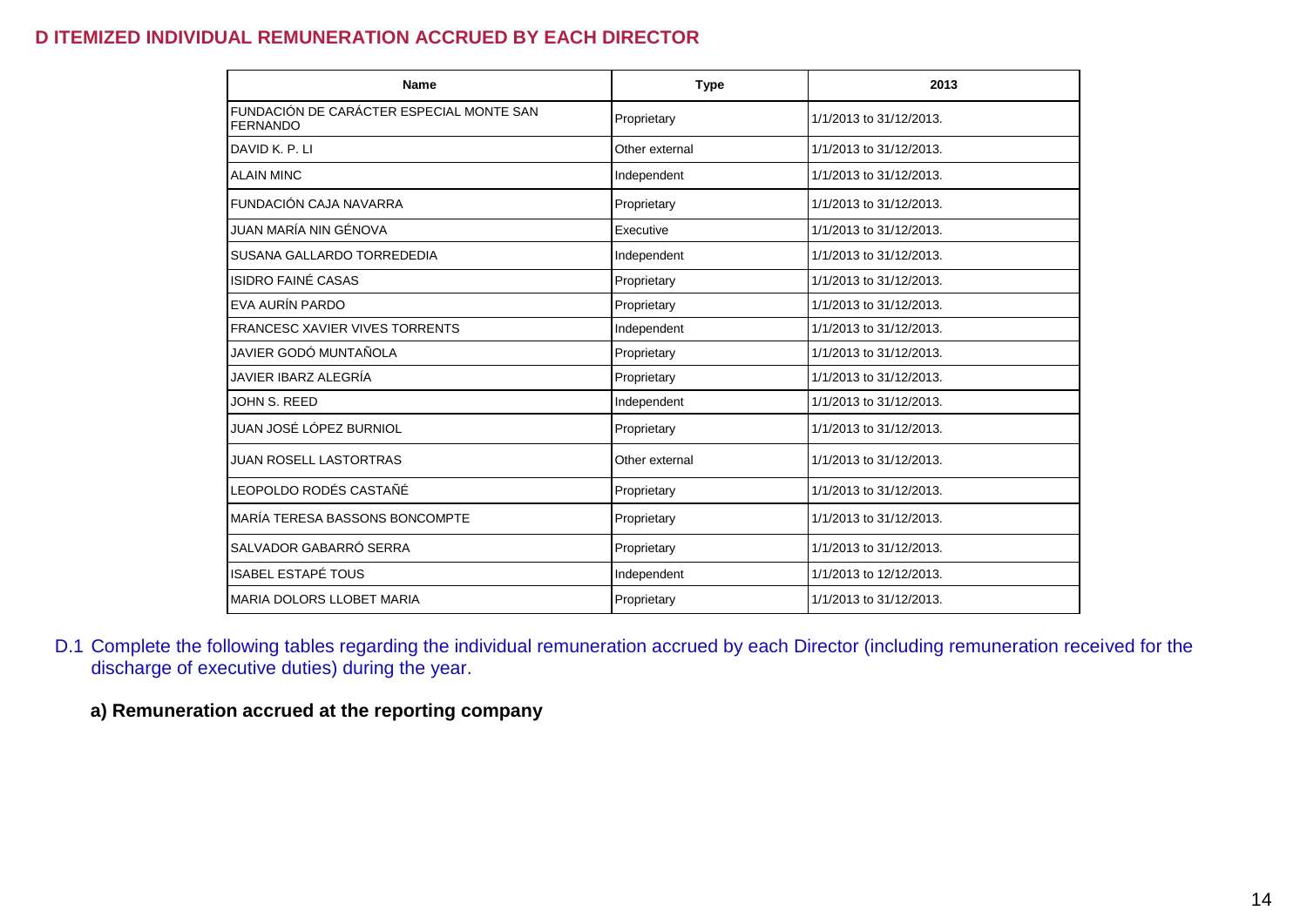# **i) Remuneration in cash (in thousands of €)**

| <b>Name</b>                                                 | <b>Salaries</b> | Non-variable<br>remuneration | Per diems | Short-term<br>variable<br>remuneration | Long-term<br>variable<br>remuneration | Remuneration<br>for<br>membership<br>on board<br>committees | <b>Severance</b><br>payments | Other<br>components |       | Total 2013 Total 2012 |
|-------------------------------------------------------------|-----------------|------------------------------|-----------|----------------------------------------|---------------------------------------|-------------------------------------------------------------|------------------------------|---------------------|-------|-----------------------|
| <b>ALAIN MINC</b>                                           | $\Omega$        | 81                           | 0         | $\Omega$                               | $\Omega$                              | 27                                                          | $\Omega$                     | $\Omega$            | 108   |                       |
| JOHN S. REED                                                | $\mathbf 0$     | 81                           | $\Omega$  | $\Omega$                               | $\mathbf 0$                           | 0                                                           | $\overline{0}$               | $\Omega$            | 81    |                       |
| MARIA DOLORS LLOBET MARIA                                   | $\mathbf 0$     | 81                           | $\Omega$  | $\mathbf 0$                            | $\overline{0}$                        | 27                                                          | $\overline{0}$               | $\mathbf 0$         | 108   |                       |
| LEOPOLDO RODÉS CASTAÑÉ                                      | $\mathbf 0$     | 81                           | $\Omega$  | 0                                      | $\Omega$                              | 0                                                           | $\overline{0}$               | $\Omega$            | 81    |                       |
| <b>ISIDRO FAINÉ CASAS</b>                                   | $\mathbf 0$     | 1,081                        | $\Omega$  | $\Omega$                               | $\overline{0}$                        | 27                                                          | $\Omega$                     | $\mathbf 0$         | 1,108 |                       |
| JUAN JOSÉ LÓPEZ BURNIOL                                     | 0               | 81                           | $\Omega$  | $\Omega$                               | $\Omega$                              | 27                                                          | $\Omega$                     | $\Omega$            | 108   |                       |
| SALVADOR GABARRÓ SERRA                                      | $\mathbf 0$     | 81                           | $\Omega$  | $\Omega$                               | $\Omega$                              | 27                                                          | $\Omega$                     | $\Omega$            | 108   |                       |
| JAVIER IBARZ ALEGRÍA                                        | $\mathbf 0$     | 81                           | $\Omega$  | $\Omega$                               | $\Omega$                              | 27                                                          | $\Omega$                     | $\Omega$            | 108   |                       |
| JAVIER GODÓ MUNTAÑOLA                                       | $\mathbf 0$     | 81                           | $\Omega$  |                                        | $\Omega$                              | 27                                                          |                              | $\Omega$            | 108   |                       |
| JUAN ROSELL LASTORTRAS                                      | $\mathbf 0$     | 81                           | $\Omega$  |                                        | 0                                     | 0                                                           | $\Omega$                     | $\Omega$            | 81    |                       |
| MARÍA TERESA BASSONS BONCOMPTE                              | $\mathbf 0$     | 81                           | $\Omega$  | $\Omega$                               | $\mathbf 0$                           | 0                                                           | $\overline{0}$               | $\mathbf 0$         | 81    |                       |
| EVA AURÍN PARDO                                             | $\mathbf 0$     | 81                           | $\Omega$  | $\Omega$                               | $\Omega$                              | $\mathbf 0$                                                 | $\Omega$                     | $\Omega$            | 81    |                       |
| FRANCESC XAVIER VIVES TORRENTS                              | $\Omega$        | 81                           | $\Omega$  | $\Omega$                               | $\Omega$                              | 27                                                          | $\Omega$                     | $\Omega$            | 108   |                       |
| <b>ISABEL ESTAPÉ TOUS</b>                                   | $\mathbf 0$     | 81                           | $\Omega$  | $\Omega$                               | $\Omega$                              | 54                                                          | $\overline{0}$               | $\Omega$            | 135   |                       |
| SUSANA GALLARDO TORREDEDIA                                  | $\mathbf 0$     | 81                           | $\Omega$  | $\Omega$                               | $\Omega$                              | 54                                                          | $\Omega$                     | $\Omega$            | 135   |                       |
| FUNDACIÓN CAJA NAVARRA                                      | $\Omega$        | 81                           |           | $\Omega$                               | $\Omega$                              | $\mathbf 0$                                                 | $\Omega$                     | $\Omega$            | 81    |                       |
| FUNDACIÓN DE CARÁCTER ESPECIAL MONTE SAN<br><b>FERNANDO</b> | $\mathbf 0$     | 81                           | $\Omega$  | $\Omega$                               | 0                                     | 0                                                           | $\Omega$                     | $\Omega$            | 81    |                       |
| DAVID K. P. LI                                              | $\Omega$        | 81                           | $\Omega$  | $\Omega$                               | $\Omega$                              | $\Omega$                                                    | $\Omega$                     | $\Omega$            | 81    |                       |
| JUAN MARÍA NIN GÉNOVA                                       | 1,786           | 81                           |           | 659                                    | $\Omega$                              | 27                                                          | $\Omega$                     | $\Omega$            | 2,553 |                       |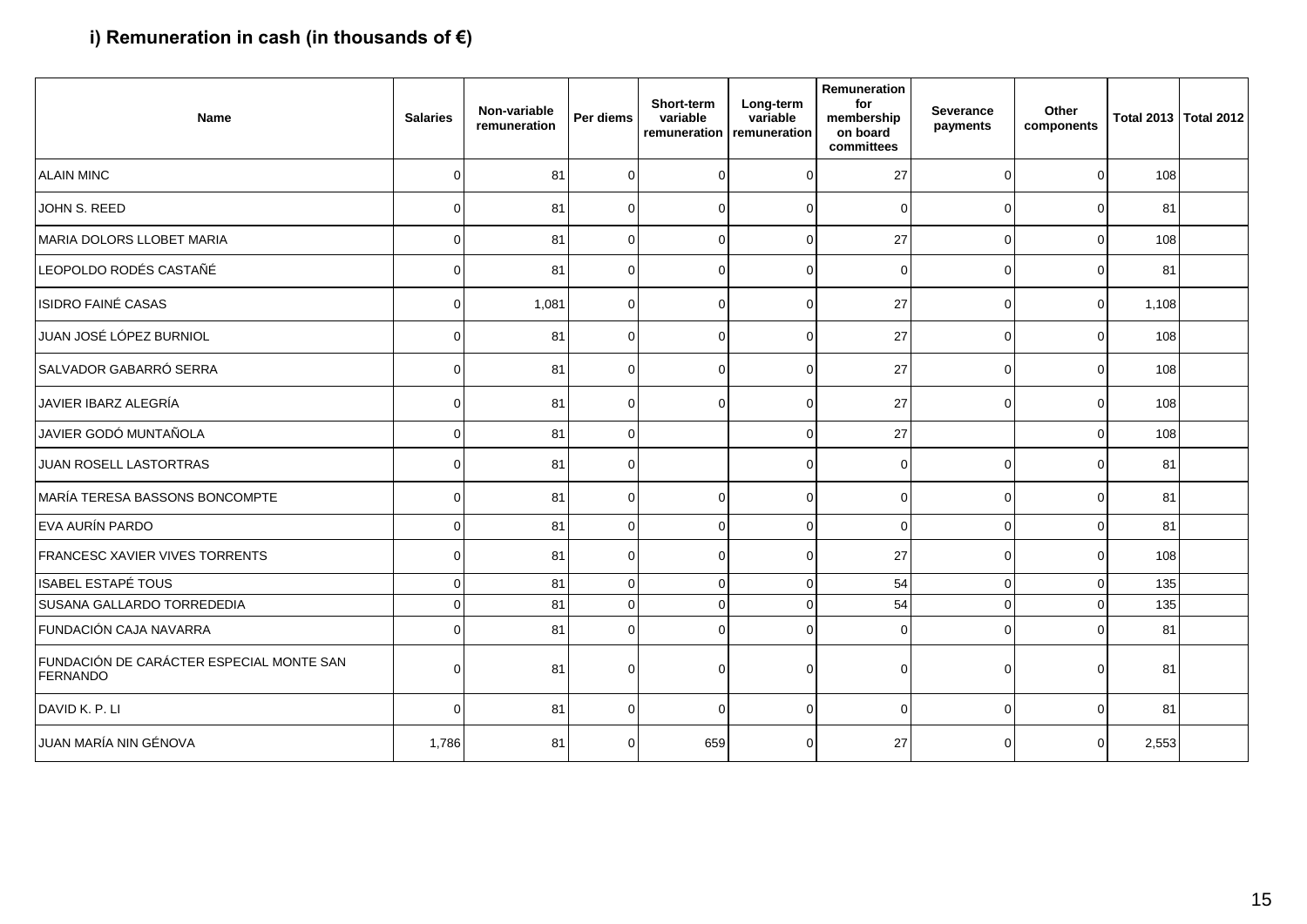# **ii) Share-based remuneration schemes**

# **iii) Long-term savings schemes**

| <b>Name</b>                  | Contribution by the company in the year<br>(thousands of €) |      | <b>Cumulative amount of funds</b><br>(thousands of €) |      |  |  |
|------------------------------|-------------------------------------------------------------|------|-------------------------------------------------------|------|--|--|
|                              | 2013                                                        | 2012 | 2013                                                  | 2012 |  |  |
| <b>JUAN MARÍA NIN GÉNOVA</b> | 100                                                         |      | 100                                                   |      |  |  |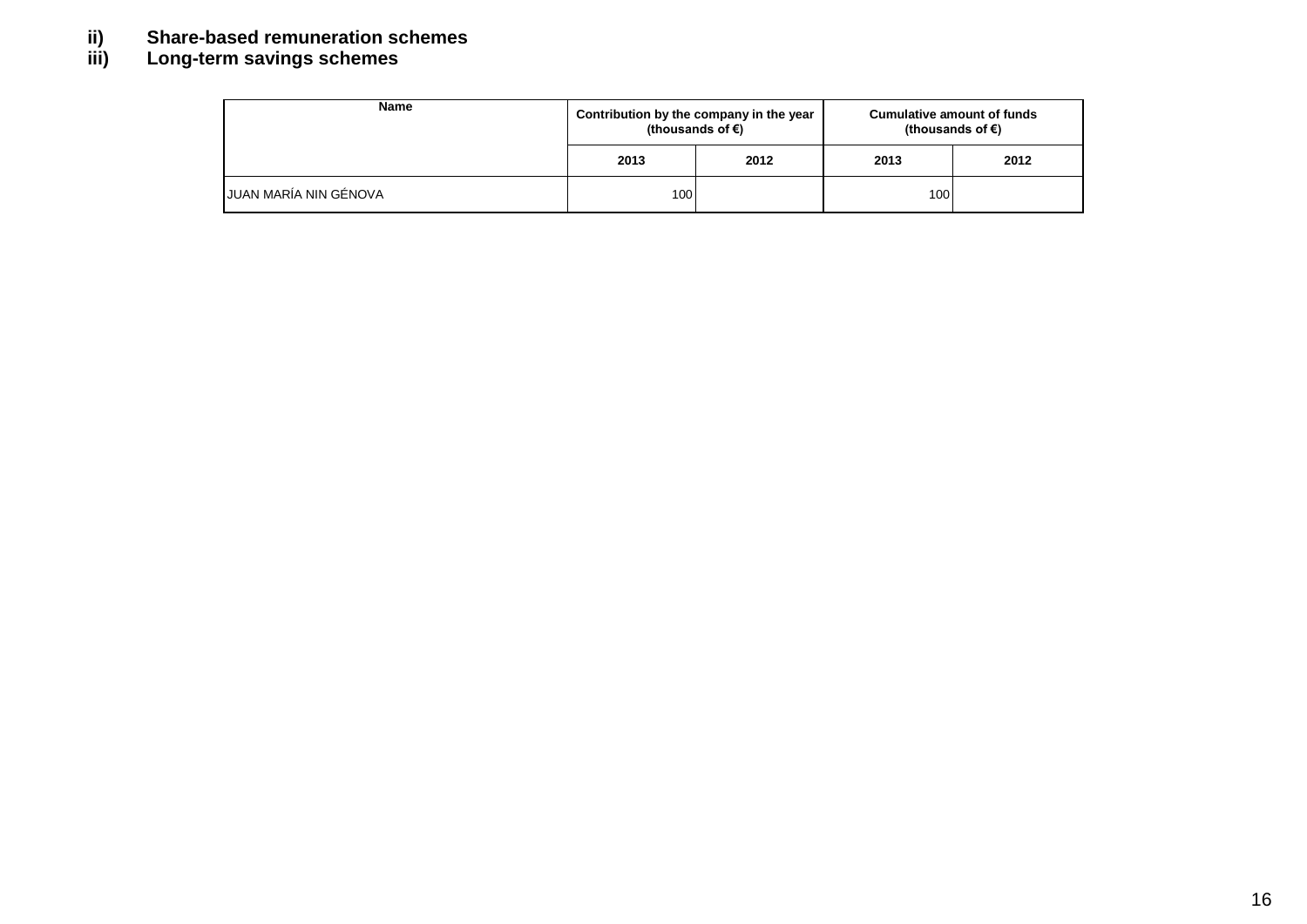## b) Remuneration accrued by directors for sitting on the boards of other group companies:

# i) Remuneration in cash (in thousands of  $\epsilon$ )

| Name                      | <b>Salaries</b> | Non-variable<br>remuneration | Per diems | Short-term<br>variable<br><b>remuneration remuneration</b> | Long-term<br>variable | Remuneration<br>for membership<br>on board<br>committees | Severance<br>payments | Other<br>components |     | Total 2013   Total 2012 |
|---------------------------|-----------------|------------------------------|-----------|------------------------------------------------------------|-----------------------|----------------------------------------------------------|-----------------------|---------------------|-----|-------------------------|
| JUAN MARÍA NIN GÉNOVA     |                 | 90                           |           |                                                            |                       |                                                          |                       |                     | 90  |                         |
| MARIA DOLORS LLOBET MARIA |                 | 100 <sub>l</sub>             |           |                                                            |                       |                                                          |                       |                     | 100 |                         |
| JAVIER GODÓ MUNTAÑOLA     |                 | 90 <sub>1</sub>              |           |                                                            |                       |                                                          |                       |                     | 90  |                         |

# **ii) Share-based remuneration schemes**

**iii) Long-term savings schemes**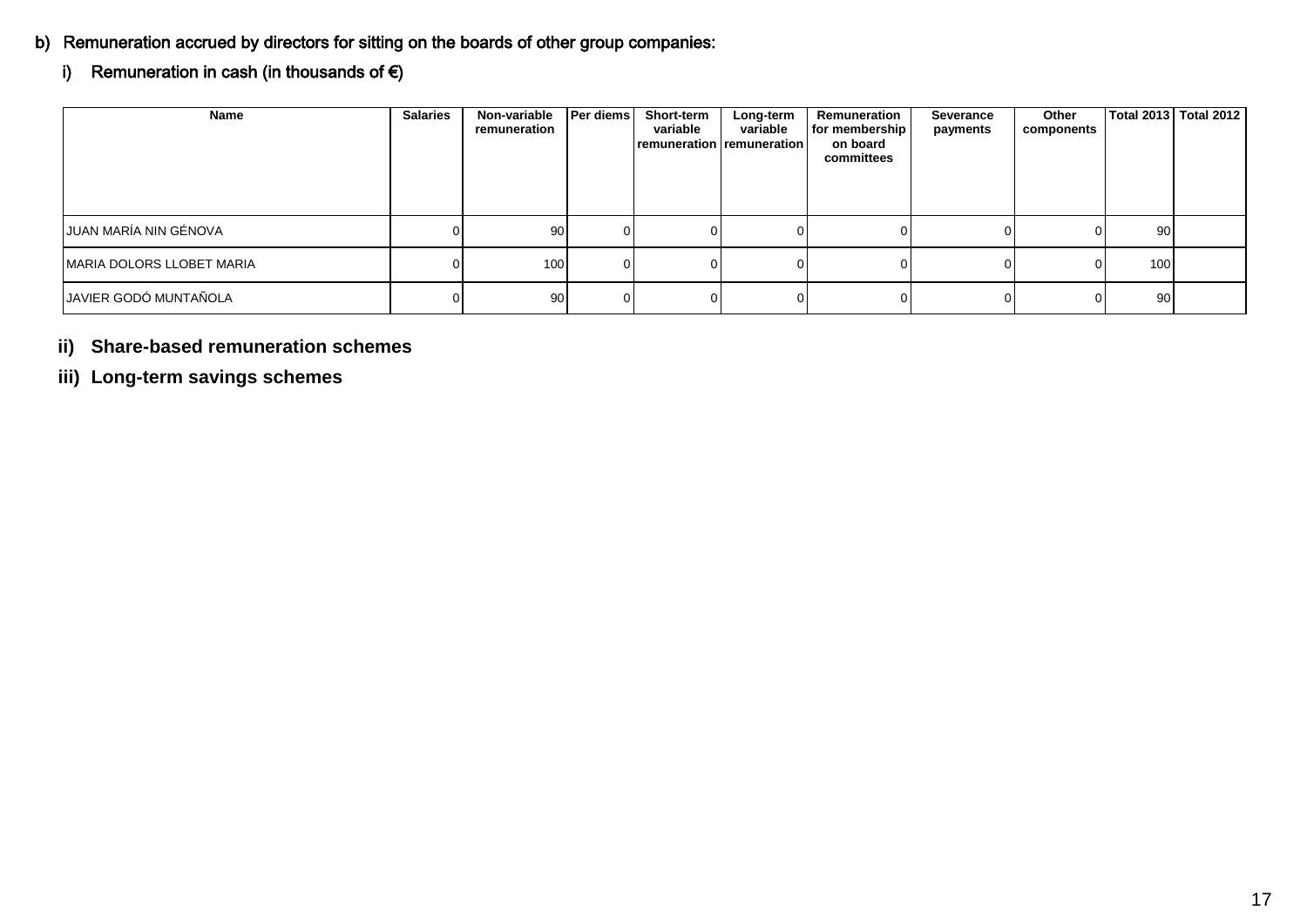## **c) Summary of remuneration (in thousands of €):**

Should include amounts for all remuneration components referred to in the present report accrued by the Director, in thousands of euros. For long-term savings schemes, include contributions or amounts allocated to the scheme:

| <b>Name</b>                    | Remuneration accrued in the company     |                                |                                       |                              | Remuneration accrued in group companies |                                |                                       |                                    | <b>Total</b>          |                    |                                                            |
|--------------------------------|-----------------------------------------|--------------------------------|---------------------------------------|------------------------------|-----------------------------------------|--------------------------------|---------------------------------------|------------------------------------|-----------------------|--------------------|------------------------------------------------------------|
|                                | <b>Total</b><br>remuneration<br>in cash | Amount of<br>shares<br>granted | Gross gain<br>on options<br>exercised | <b>Total 2013</b><br>company | <b>Total</b><br>remuneration<br>in cash | Amount of<br>shares<br>awarded | Gross gain<br>on options<br>exercised | <b>Total year</b><br>2013<br>group | <b>Total</b><br>2013: | <b>Total 2012:</b> | <b>Contribution</b><br>to saving<br>schemes in<br>the year |
| <b>ALAIN MINC</b>              | 108                                     | $\mathbf 0$                    |                                       | 108                          | $\Omega$                                |                                | $\Omega$                              | $\overline{0}$                     | 108                   |                    | $\overline{0}$                                             |
| JUAN MARÍA NIN GÉNOVA          | 2,553                                   | $\Omega$                       |                                       | 2,553                        | 90                                      | $\Omega$                       | $\Omega$                              | 90                                 | 2,643                 |                    | 100                                                        |
| JOHN S. REED                   | 81                                      | $\mathbf 0$                    | <sup>n</sup>                          | 81                           | $\Omega$                                | $\Omega$                       | $\mathbf 0$                           | $\overline{0}$                     | 81                    |                    | $\mathbf 0$                                                |
| MARIA DOLORS LLOBET MARIA      | 108                                     | $\Omega$                       | <sup>n</sup>                          | 108                          | 100                                     | $\Omega$                       | $\Omega$                              | 100                                | 208                   |                    | $\mathbf 0$                                                |
| LEOPOLDO RODÉS CASTAÑÉ         | 81                                      | $\Omega$                       | $\Omega$                              | 81                           | $\Omega$                                | $\Omega$                       | $\Omega$                              | $\overline{0}$                     | 81                    |                    | $\overline{0}$                                             |
| <b>ISIDRO FAINÉ CASAS</b>      | 1,108                                   | $\mathbf 0$                    | ∩                                     | 1,108                        | $\Omega$                                | ∩                              | $\mathbf 0$                           | $\overline{0}$                     | 1,108                 |                    | $\mathbf 0$                                                |
| JUAN JOSÉ LÓPEZ BURNIOL        | 108                                     | $\Omega$                       |                                       | 108                          | $\Omega$                                |                                | $\Omega$                              | $\overline{0}$                     | 108                   |                    | $\overline{0}$                                             |
| SALVADOR GABARRÓ SERRA         | 108                                     | $\mathbf 0$                    |                                       | 108                          | O                                       |                                | $\mathbf 0$                           | $\overline{0}$                     | 108                   |                    | $\overline{0}$                                             |
| JAVIER IBARZ ALEGRÍA           | 108                                     | $\Omega$                       |                                       | 108                          | $\Omega$                                | n                              | $\mathbf 0$                           | $\overline{0}$                     | 108                   |                    | $\overline{0}$                                             |
| JAVIER GODÓ MUNTAÑOLA          | 108                                     | $\Omega$                       |                                       | 108                          | 90                                      | $\Omega$                       | $\mathbf 0$                           | 90                                 | 198                   |                    | $\mathbf 0$                                                |
| JUAN ROSELL LASTORTRAS         | 81                                      | $\Omega$                       |                                       | 81                           | $\Omega$                                |                                | $\Omega$                              | $\Omega$                           | 81                    |                    | $\overline{0}$                                             |
| MARÍA TERESA BASSONS BONCOMPTE | 81                                      | $\Omega$                       |                                       | 81                           | $\Omega$                                |                                | $\mathbf 0$                           | $\overline{0}$                     | 81                    |                    | $\overline{0}$                                             |
| EVA AURÍN PARDO                | 81                                      | $\Omega$                       | <sup>n</sup>                          | 81                           | $\Omega$                                | n                              | $\Omega$                              | $\overline{0}$                     | 81                    |                    | $\overline{0}$                                             |
| FRANCESC XAVIER VIVES TORRENTS | 108                                     | $\Omega$                       |                                       | 108                          | $\Omega$                                |                                | $\Omega$                              | $\overline{0}$                     | 108                   |                    | $\overline{0}$                                             |
| <b>ISABEL ESTAPÉ TOUS</b>      | 135                                     | $\Omega$                       |                                       | 135                          | n                                       |                                | $\mathbf 0$                           | $\Omega$                           | 135                   |                    | $\overline{0}$                                             |
| SUSANA GALLARDO TORREDEDIA     | 135                                     | $\Omega$                       |                                       | 135                          | n                                       |                                | $\Omega$                              | $\overline{0}$                     | 135                   |                    | $\Omega$                                                   |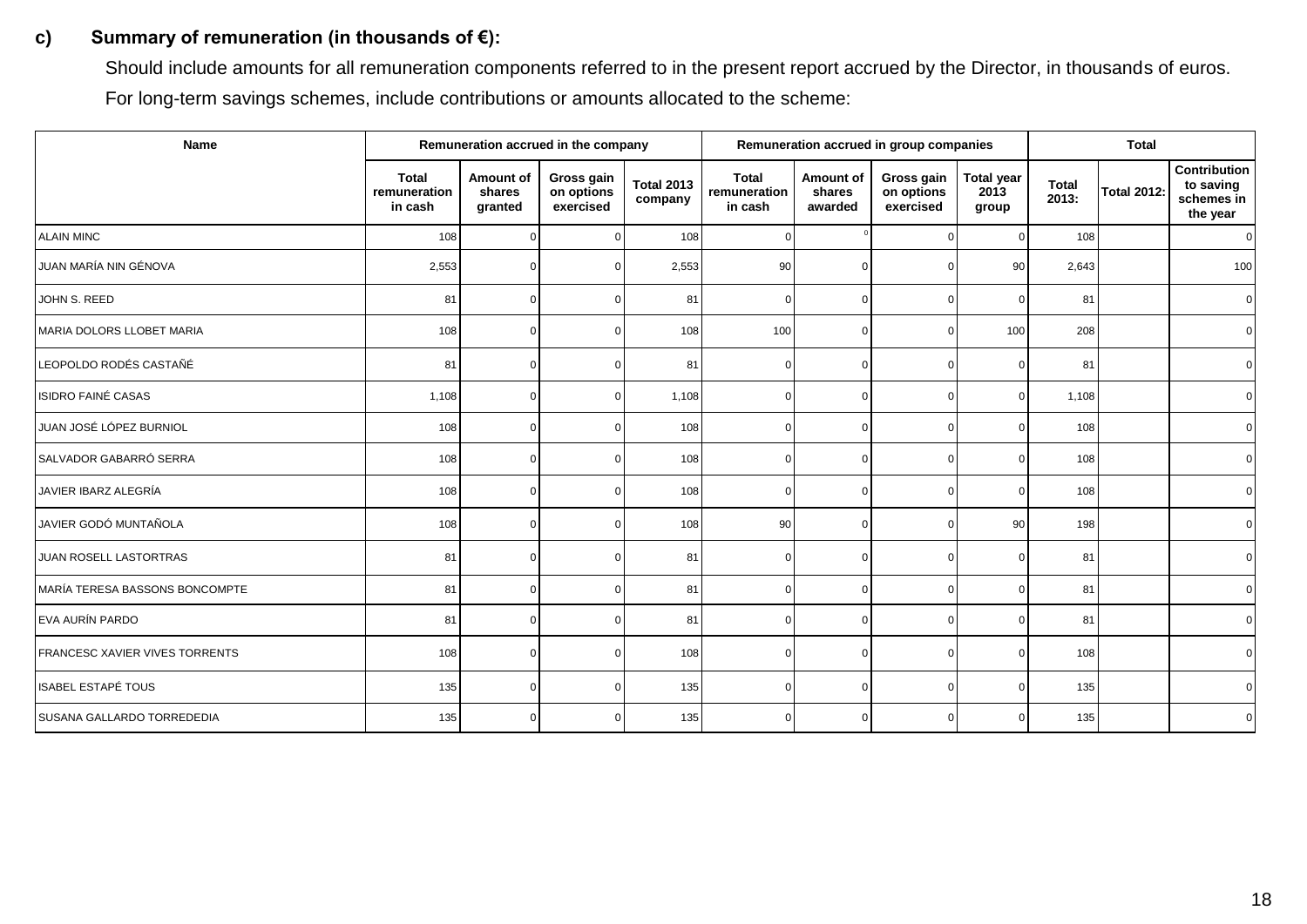| Name                                                 |                                  |                                | Remuneration accrued in the company   |                              |                                   | Remuneration accrued in group companies |                                       |                             | <b>Total</b>       |                       |                                                            |
|------------------------------------------------------|----------------------------------|--------------------------------|---------------------------------------|------------------------------|-----------------------------------|-----------------------------------------|---------------------------------------|-----------------------------|--------------------|-----------------------|------------------------------------------------------------|
|                                                      | Total<br>remuneration<br>in cash | Amount of<br>shares<br>granted | Gross gain<br>on options<br>exercised | <b>Total 2013</b><br>company | Total<br>remuneratio<br>n in cash | Amount of<br>shares<br>awarded          | Gross gain<br>on options<br>exercised | Total year<br>2013<br>group | <b>Total 2013:</b> | <b>Total</b><br>2012: | <b>Contribution</b><br>to saving<br>schemes in<br>the year |
| FUNDACIÓN CAJA NAVARRA                               | 81                               |                                |                                       | 81                           |                                   |                                         |                                       |                             | 81                 |                       |                                                            |
| FUNDACIÓN DE CARÁCTER ESPECIAL MONTE SAN<br>FERNANDO | 81                               |                                |                                       | 81                           |                                   |                                         | $\Omega$                              |                             | 81                 |                       | 0                                                          |
| DAVID K. P. LI                                       | 81                               |                                |                                       | 81                           |                                   |                                         | 0                                     |                             | 81                 |                       | $\overline{0}$                                             |
| <b>TOTAL</b>                                         | 5,335                            |                                | $\bf{0}$                              | 5,335                        | 280                               |                                         | 0                                     | 280                         | 5,615              |                       | 100                                                        |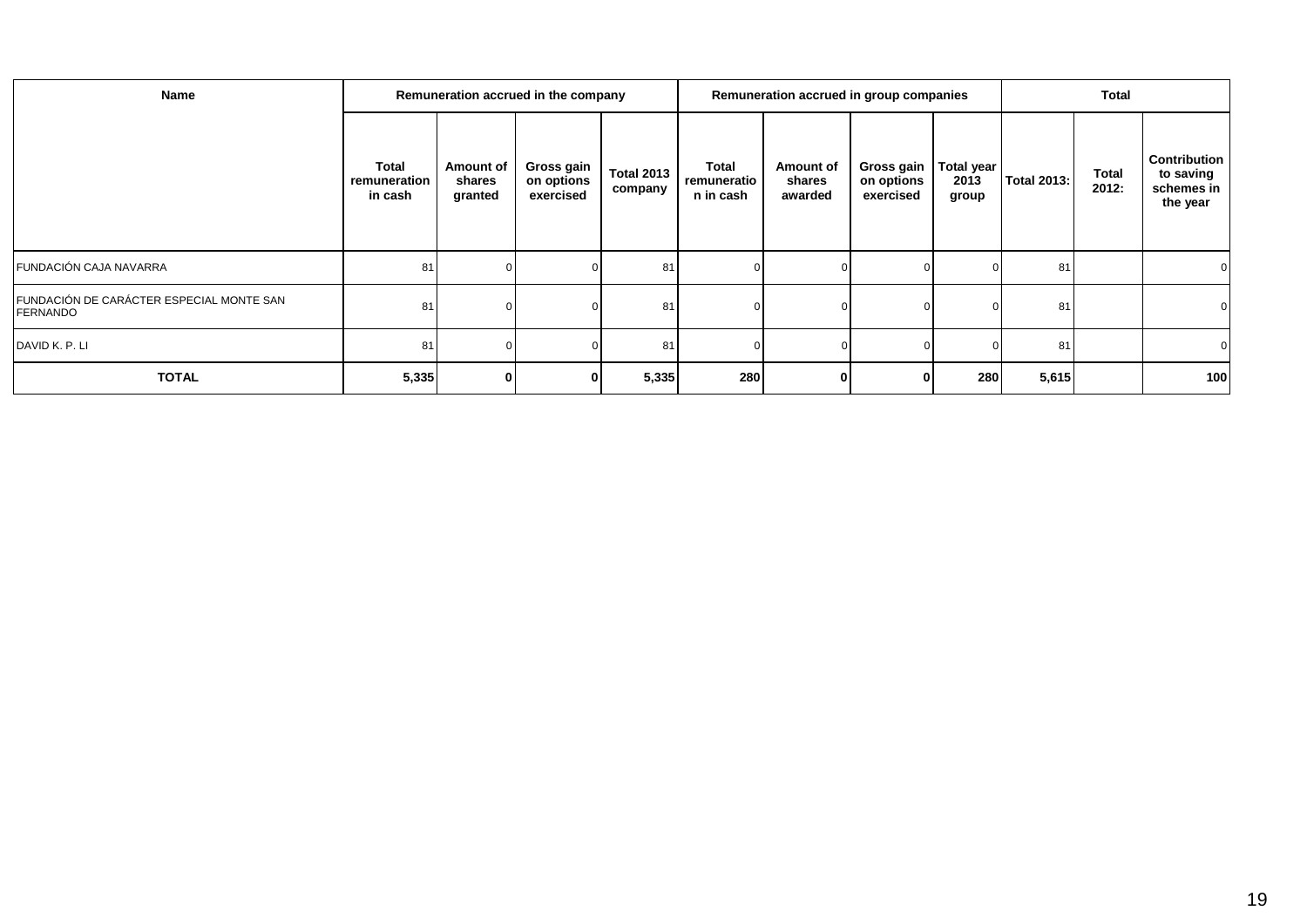## D.2 Disclose the relationship between remuneration obtained by Directors and the company's profits or some other measure of enterprise results, explaining, as appropriate, how changes in the company's performance may have influenced the variation in Directors' remuneration.

As resolved by the CaixaBank board, Director remuneration is equal as it comprises a fixed amount for attending board meetings as well as an additional fixed amount for belonging to one of the Entity's committees. The Chairman receives fixed additional remuneration for carrying out his duties.

It should be noted that at its meeting on February 21, 2013, the board agreed to keep 2013 remuneration for all Directors and committee members at the same level as in 2012, including the 10% decrease agreed in mid-2012. At its meeting on May 30, 2013, it agreed that the fixed remuneration and bonus target for 2013 for the Deputy Chairman and CEO would remain the same as that paid in 2012. At its meeting on July 25, 2013, the board agreed that additional remuneration for the Chairman would remain the same as that paid in 2012.

In all cases, except for the additional remuneration paid to the CEO for carrying out his executive duties, Director remuneration is fixed and independent of the results obtained by the Entity or other performance measurements.

As noted in section C.1 above, the 2012 Bonus (paid in February 2013) for the Deputy Chairman and CEO was determined in accordance with the following measurable parameters:

Bonus target 2012: €700,000.

- 50% based on individual targets.
- 50% based on company-wide targets, broken down as follows:
- 10%: CaixaBank net profit/regulatory capital consumed
- 7.5%: ROA CaixaBank
- 10%: CaixaBank liquidity
- 10%: CaixaBank NPL
- 5%: CaixaBank quality
- 7.5%: Difference in Group expenses
- D.3 Disclose the outcome of the advisory vote at the annual general meeting on the annual report on Director remuneration of the previous year, indicating the number of votes against, if any.

|                   | <b>Number</b> | % of total |  |  |  |
|-------------------|---------------|------------|--|--|--|
| <b>Votes cast</b> | 3,574,061,828 | 76.95%     |  |  |  |

|                      | <b>Number</b> | % of total |
|----------------------|---------------|------------|
| <b>Votes against</b> | 55,280,342    | 1.54%      |
| <b>Votes for</b>     | 3,496,331,385 | 97.82%     |
| <b>Abstentions</b>   | 22,450,101    | 0.62%      |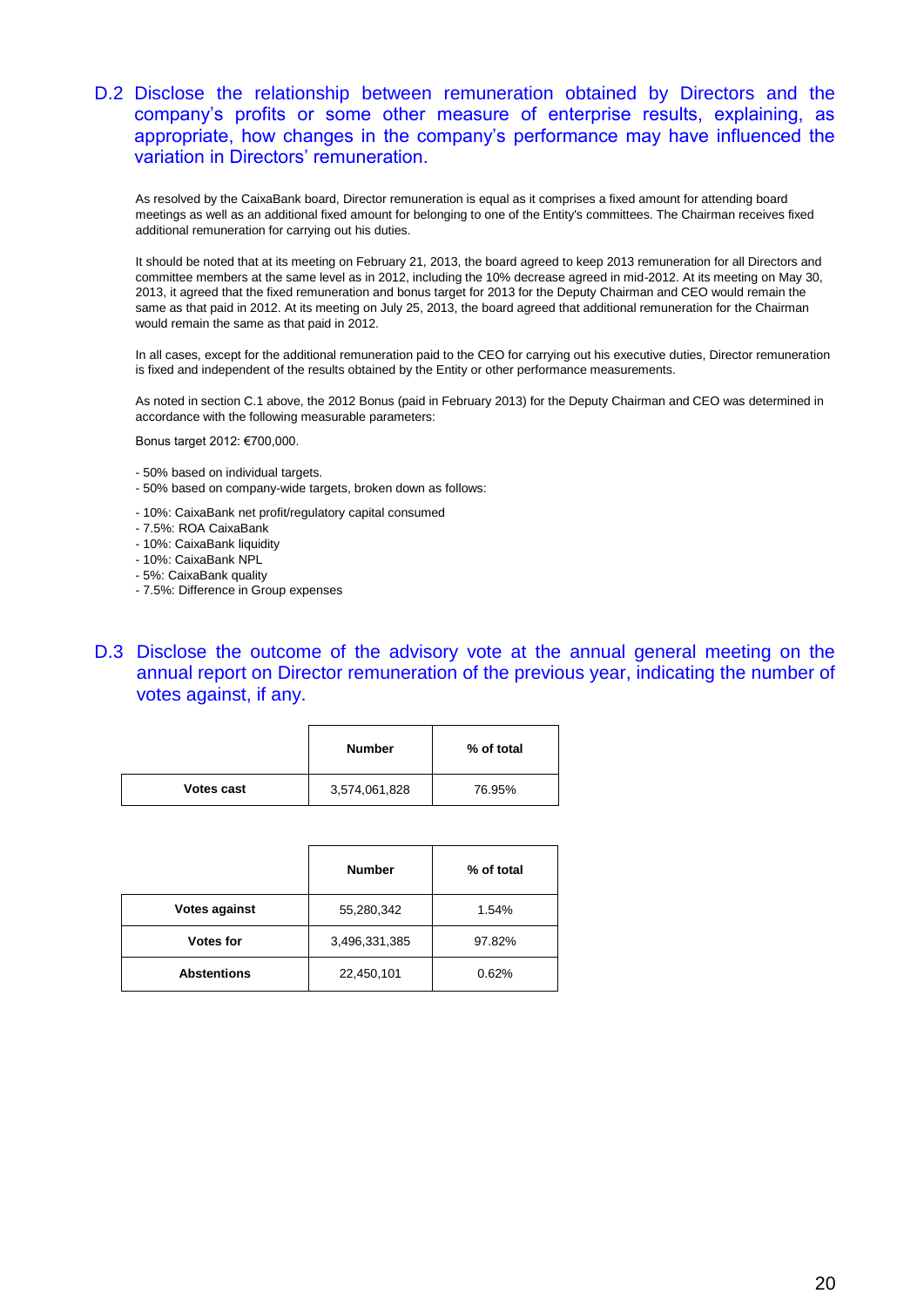#### **E OTHER INFORMATION OF INTEREST**

If you consider that there is any material aspect of Director remuneration that has not been addressed in this report and which is necessary to provide a fuller view of the company's Director remuneration practices, explain briefly..

#### SECTION A.1 CONTINUED

General principles of the remuneration policy for Directors (continued)

Pursuant to article 4.3 b) of the Regulations, the Board of Directors, in plenary session, is responsible for approving, within the system called for in the By-laws, Directors' remuneration.

According to article 14 of the Regulations, the Appointments and Remuneration Committee shall propose to the Board of Directors the system and amount of annual remuneration of Directors, the individual remuneration of executive Directors and the other conditions of their contracts.

Article 23 of the Regulations of the Board of Directors establishes the principles on which remuneration of the Directors of CaixaBank, S.A. are set:

The Board of Directors shall strive to ensure that remuneration is moderate and commensurate with market conditions.

 In particular, the Board of Directors shall adopt all measures within its means to ensure that remuneration of external Directors, including any remuneration they receive for serving on Board committees, conforms to the following guidelines:

- o external Directors must be remunerated according to their effective dedication; and
- o the amount of external Directors' remuneration must be calculated such that it offers incentives for dedication without undermining their independence.

• In addition, Directors may receive compensation in the form of Company shares or shares in another group company, options or other share-based instruments. When the remuneration is keyed to shares of the Company or share-based instruments, it must be agreed on by the General Shareholders' Meeting.

Remuneration policy for employees falling under the group identified in Royal Decree 216/2008, of February 15, governing capital requirements for credit institutions, including the Deputy Chairman and CEO of CaixaBank.

In accordance with Royal Decree 216/2008, the governing bodies of credit entities are required to establish the underlying principles of their entity's remuneration policy, and in particular with respect to those employees whose professional activities have a material impact on the risk profile (hereinafter, the Identified Staff). The governing bodies are also entrusted with ensuring application of these principles and to review them on a regular basis.

In addition, according to the Guidelines on Remuneration Practices and Policies published on December 10, 2010 (hereinafter, the CEBS Guidelines), supervisors of credit entities are required to approve any exceptions or relevant modifications to their entity's remuneration policy, and to carefully oversee and consider the effects of such exceptions or changes.

The general principles and rationale of CaixaBank's "Remuneration policy for all employees falling under the group identified in Royal Decree 216/2008, of 15 February, governing capital requirements for credit institutions" (remuneration policy) approved by the CaixaBank board at its meeting of November 29, 2012, shall apply to the Deputy Chairman and CEO of CaixaBank, as a risk holder.

The general remuneration principles that apply to the "identified group", which includes the Deputy Chairman and CEO of CaixaBank, are as follows:

 The overall remuneration policy is designed to encourage the generation of value and sustainability of results on a long-term horizon. Consequently, the variable remuneration takes into account not only the achievement of targets but also the way in which these targets are met.

 The individual targets set for each employee are determined on the basis of the commitments employees assume and establish with their managers.

 The strategy behind the remuneration policy focuses on attracting and retaining the talent of its employees, offering them the possibility of taking part in a distinctive social and business initiative, with the possibility of developing professionally and enjoying competitive total remuneration conditions.

 As part of these overall compensation conditions, the remuneration policy seeks to ensure that fixed remuneration plus benefits are highly competitive, chiefly basing the group's ability to attract and retain talent on these two components of remuneration.

• In respect of benefits, the core element is a corporate retirement program offered to professionals. The terms of this program outperform those of other Spanish financial institutions, making it a key element of the remuneration offer.

 The fixed component and the social benefits offered constitute the bulk of the remuneration packages offered. In general, variable remuneration tends to be more moderate, as it could potentially generate risk for the entity.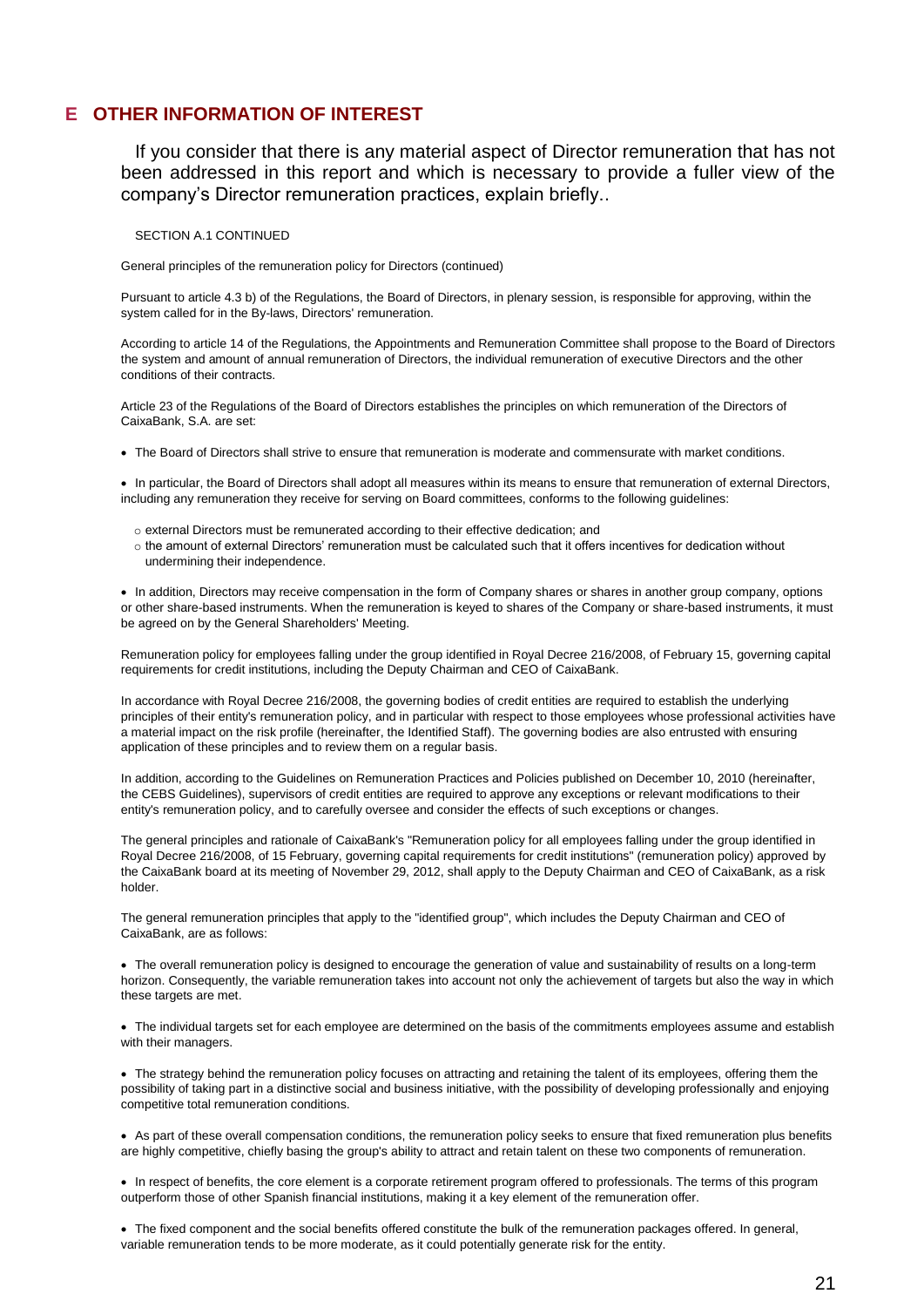The promotions system is based on an assessment of the skills, performance, commitment, and professional merits of employees over time.

 Remuneration of senior management is established within the general framework defined in this remuneration policy, and is approved by the governing bodies of CaixaBank.

The remuneration policy for the Deputy Chairman and CEO is structured taking into account the prevailing circumstances and CaixaBank's results, bearing in mind that the fixed component and the social benefits offered constitute the bulk of the remuneration packages offered as, in general, variable remuneration tends to be conservative. The remuneration mostly includes:

 fixed remuneration based on the level of responsibility and the career path, which constitutes a relevant part of total compensation.

- variable remuneration tied to the achievement of previously-established targets and prudent risk management, and
- an insurance policy.

The percentage which variable remuneration accounts for of the fixed annual compensation is below the average for the financial sector.

The remuneration program for the Deputy Chairman and CEO of CaixaBank is designed in accordance with the requirements established in the regulations governing remuneration at credit entities which state that the remuneration policy shall be compatible with satisfactory and efficient management of risk, that it promotes this kind of management and does not offer any incentives for taking on risk which exceeds the level tolerated by the credit entity.

#### SECTION A.2 CONTINUED

At CaixaBank, only the Deputy Chairman and CEO carries out executive duties and is therefore the recipient of the variable remuneration for 2013 agreed at the General Shareholders' Meeting of April 25, 2013. This is also applicable to the Entity's senior management with the following characteristics:

- Direct remuneration: Payment of 50% of each component of variable remuneration (cash and shares) corresponding to 2013 shall be paid before the end of February 2014. Non-deferred remuneration for the Deputy Chairman and CEO shall be reduced to 40%.

- Deferral: Payment of 50% of each component of variable remuneration (cash and shares) corresponding to 2013 shall be deferred over a period of three years and paid in three parts (before the end of February in 2015, 2016 and 2017). Deferred remuneration for the Deputy Chairman and CEO shall be increased to 60%.

- Amount: The total maximum amount payable in shares to the Deputy Chairman, CEO and senior executives in 2014 and the three consecutive years, on the basis of 2013 variable remuneration, is estimated at €1,195,800, before tax and withholdings, assuming that this group and the target bonus amount remain unchanged.

The maximum number of shares to be delivered, net of taxes and withholdings, shall be the ratio between this estimated maximum amount and the company's share price at the close of 15 February 2014 or the previous trading day.

- Delegation of powers: To delegate to the Board of Directors, with express power to delegate in turn to the Executive committee of the Board of Directors and the Appointments and Remuneration Committee or any Board member deemed appropriate, as broadly as required by law, the power to develop, formalize, execute and settle this agreement as necessary; adopting as many agreements as required and signing as many public or private document as deemed necessary or expedient, to be duly carried out, as well as documents that amend, rectify, correct or complement this resolution, and, specifically, and merely for illustration purposes, to exercise the following capabilities:

(a) Implement and decide the terms and conditions of the share-based variable remuneration systems in all aspects not covered by the agreement.

(b) Draft, sign and submit all communications and complementary documentation as required or deemed to be expedient before any public or private entity in order to implement, execute and settle the share-based variable remuneration system, including as necessary, the corresponding prospectuses.

(c) Determine the exact number of shares corresponding to each beneficiary of the agreement, respecting the maximum limits established.

(d) To carry out any actions, declarations or other steps with any public or private body, entity or registry, domestic or foreign, to obtain authorization for, verify and execute the share-based variable remuneration system.

(e) To negotiate, agree and sign counterparty and settlement agreements with the financial entities they freely designate, with the terms and conditions they deem expedient.

(f) To draft and publish as many announcements as deemed necessary or expedient.

(g) To draft, sign, record as public deed and, if applicable, certify any type of document related to the share-based variable remuneration system.

(h) To adapt the system to any requirements or observations put forward by the supervisory authorities.

(i) And, in general, perform any acts and sign any documents necessary or expedient to ensure the validity, efficacy, implementation, development, execution and success of the share-based variable remuneration system and the adopted agreement.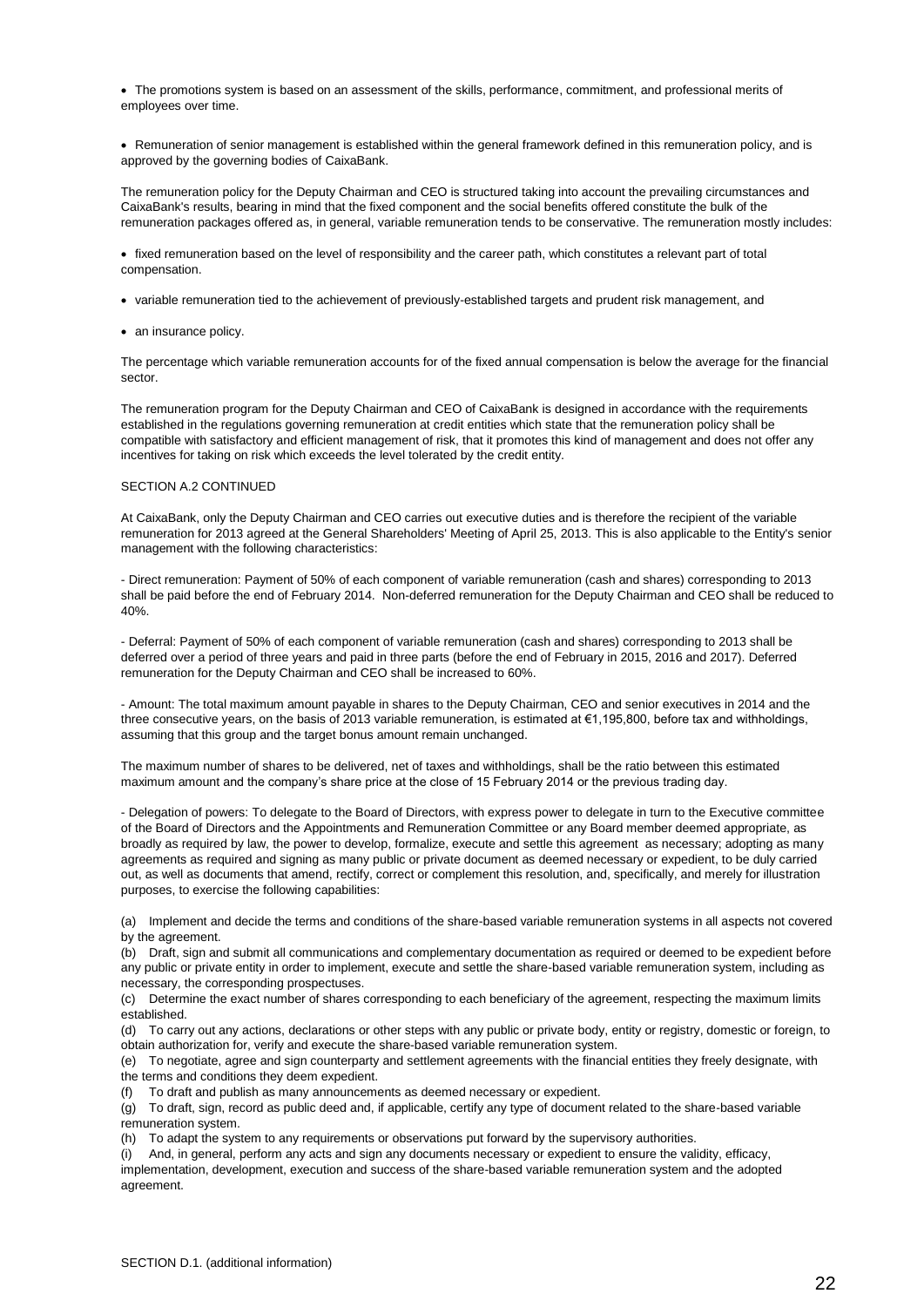Section D.1. a) ii) (Share-based remuneration schemes)

Pursuant to RD 771/2011, the Deputy Chairman and CEO receives CaixaBank shares as part of his variable remuneration, as explained in section A.4.

In 2013, a total of 32,555 shares were delivered to the Deputy Chairman and CEO as part of the variable remuneration for 2012, as explained in section C.1. The number of shares was set at the bonus accrual date and was unaltered at the delivery date.

The amount of this share payment is already included under short-term variable remuneration in section D.1. a) i).

The Entity does not have any other share-based bonus program or bonus program which is fully or partially indexed to its results.

ATTACHED IS NOTE 10 OF THE 2013 CAIXABANK, S.A. FINANICAL STATEMENTS

This annual report on Director remuneration was approved by the company's Board of Directors at its meeting held on: February 27, 2014.

List whether any Directors voted against or abstained from voting on the approval of this Report.

Yes □ No [X]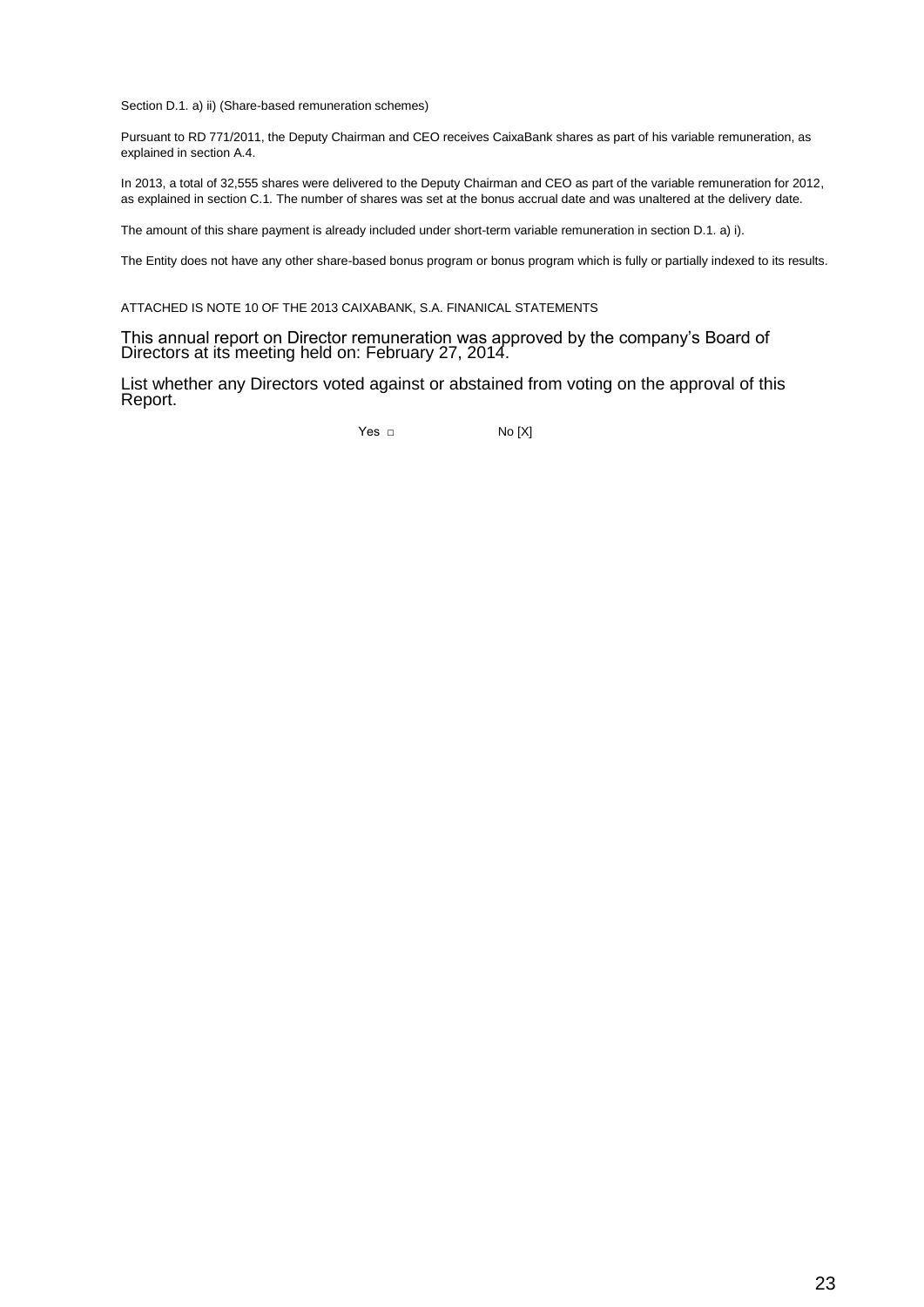

## **10. Remuneration of "key management personnel and executives"**

Under the provisions of Bank of Spain Circular 4/2004, "key management personnel and executives" at CaixaBank are those persons having authority and responsibility for planning, directing and controlling the activities of the Entity, directly or indirectly, including any member of the Board of Directors and Senior Management. By virtue of their positions, this group of persons is considered to be a "related party," and as such subject to the disclosure requirements described in this Note.

Persons who have certain kinship or personal relationships with "key management personnel and executives" are also considered related parties, along with companies in which control, significant influence or significant voting power is exercised by key employees or any of the aforementioned persons in their family environment. The transactions carried out by the CaixaBank Group with the abovementioned parties and other related parties are disclosed in Note 42.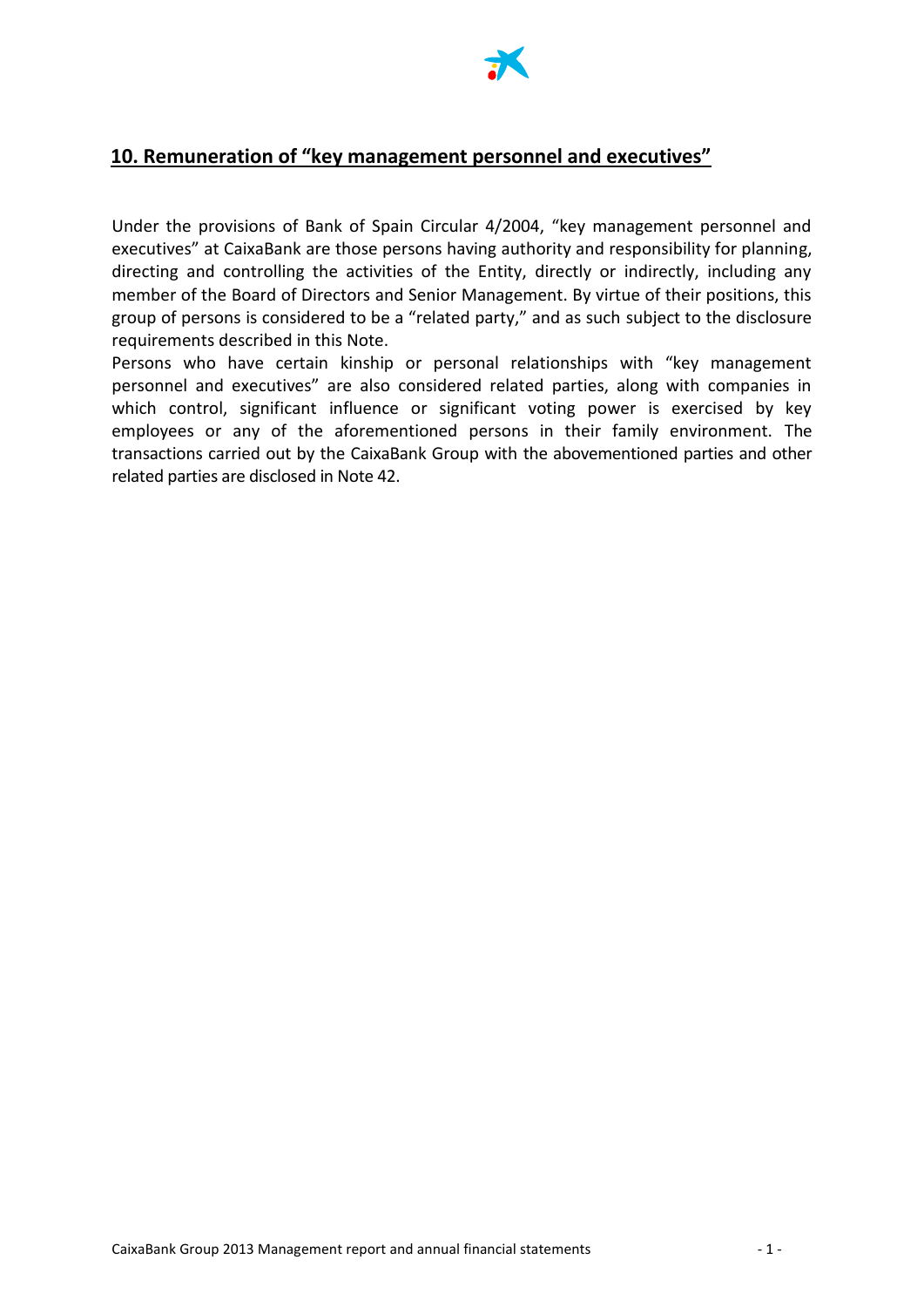

#### **Remuneration of the Board of Directors**

Details of remuneration and other benefits received by the members of the Board of Directors of CaixaBank for their membership in that body in 2013 and 2012 are shown below. Since December 12, 2013, the Board of Directors has been composed of 18 members. At December 31, 2012, it was composed of 19 members.

| <b>Board of Directors</b><br>(Thousands of euros)               |                 |                           |                              | Remuneration                   |               |                                         |
|-----------------------------------------------------------------|-----------------|---------------------------|------------------------------|--------------------------------|---------------|-----------------------------------------|
|                                                                 |                 |                           |                              | 2013                           | 2012          |                                         |
| Name                                                            | <b>Position</b> | Type of director          | From<br>the<br><b>Entity</b> | <b>From Group</b><br>companies | <b>Entity</b> | From<br>From Group<br>the compa<br>nies |
| Isidre Fainé Casas                                              | Chairman        | Proprietary               | 1,108                        |                                | 1,115         |                                         |
| Juan María Nin Génova (1)                                       |                 | Deputy Chairman Executive | 2,653                        | 90                             | 2,592         | 90                                      |
| Eva Aurín Pardo (2)                                             | Director        | Proprietary               | 81                           |                                | 41            |                                         |
| María Teresa Bartolomé Gil (7)(3)                               | Director        | Proprietary               |                              |                                | 45            |                                         |
| María Teresa Bassons Boncompte (2)                              | Director        | Proprietary               | 81                           |                                | 41            |                                         |
| Fundación Caja Navarra, represented by Juan Franco<br>Pueyo (4) | Director        | Proprietary               | 81                           |                                | 20            |                                         |
| Fundación de Carácter Especial Monte San Fernando,              |                 |                           |                              |                                |               |                                         |
| represented by Guillermo Sierra Molina (4)                      | Director        | Proprietary               | 81                           |                                | 20            |                                         |
| Isabel Estapé Tous (8)                                          | Director        | Independent               | 135                          |                                | 144           |                                         |
| Salvador Gabarró Serra                                          | Director        | Proprietary               | 108                          |                                | 115           |                                         |
| Susana Gallardo Torrededía                                      | Director        | Independent               | 135                          |                                | 126           |                                         |
| Javier Godó Muntañola                                           | Director        | Proprietary               | 108                          | 90                             | 115           | 90                                      |
| Enrique Goñi Beltrán (5)                                        | Director        | Proprietary               |                              |                                | 10            |                                         |
| Javier Ibarz Alegría (2)                                        | Director        | Proprietary               | 108                          |                                | 55            |                                         |
| Inmaculada Juan French (3)                                      | Director        | Proprietary               |                              |                                | 45            | 90                                      |
| David Li Kwok-po                                                | Director        | Other external            | 81                           |                                | 86            |                                         |
| María Dolors Llobet María                                       | Director        | Proprietary               | 108                          | 100                            | 115           | 100                                     |
| Juan José López Burniol (6)                                     | Director        | Proprietary               | 108                          |                                | 115           |                                         |
| Jordi Mercader Miró (3)                                         | Director        | Proprietary               |                              |                                | 60            | 530                                     |
| Alain Minc                                                      | Director        | Independent               | 108                          |                                | 115           |                                         |
| Miquel Noguer Planas (3)                                        | Director        | Proprietary               |                              |                                | 45            | 190                                     |
| Antonio Pulido Gutiérrez (5)                                    | Director        | Proprietary               |                              |                                | 10            |                                         |
| John S. Reed                                                    | Director        | Independent               | 81                           |                                | 86            |                                         |
| Leopoldo Rodés Castañé                                          | Director        | Proprietary               | 81                           |                                | 86            |                                         |
| Juan Rosell Lastortras                                          | Director        | Other external            | 81                           |                                | 104           |                                         |
| <b>Francesc Xavier Vives Torrents</b>                           | Director        | Independent               | 108                          |                                | 115           |                                         |
| Total                                                           |                 |                           | 5,435                        | 280                            | 5,421         | 1,090                                   |

(1) On June 30, 2011 Mr. Nin became Deputy Chairman - CEO of CaixaBank and was re-elected on April 19, 2012. Includes non-cash and variable remuneration and other long-term benefits payable.

(2) Additions due to appointments at the Extraordinary General Shareholders' meeting held on June 26, 2012.

(3) Resigned from the Board of Directors on May 22, 2012, with effect from June 26, 2012.

(4) Savings banks appointed to the Board of Directors on September 20, 2012. On January 23, 2013, the resignation tendered by Mr. Asiáin was accepted and Mr. Juan Franco Pueyo was appointed representative of Caja Navarra. Currently called Fundación Caja Navarra and Fundación de Carácter Especial Monte San Fernando.

(5) Appointed at the Extraordinary General Meeting held on June 26, 2012, subject to registration of the merger with Banca Cívica. Departures due to resignation on September 20, 2012

(6) Addition due to appointment at the Ordinary Annual General Meeting of May 12, 2011.

(7) Addition on January 26, 2012.

(8) Departure on December 12, 2013.

Note 1: This amount includes fixed remuneration, non-cash payments and total variable remuneration assigned to the directors. In application of Royal Decree 771/11, variable remuneration includes the variable remuneration already received by the director in cash or shares as part of the deferred variable remuneration (cash and shares) receivable on a straight-line basis over the next three years.

The Board of Directors approved a 10% cut in their remuneration as directors starting August 1, 2012.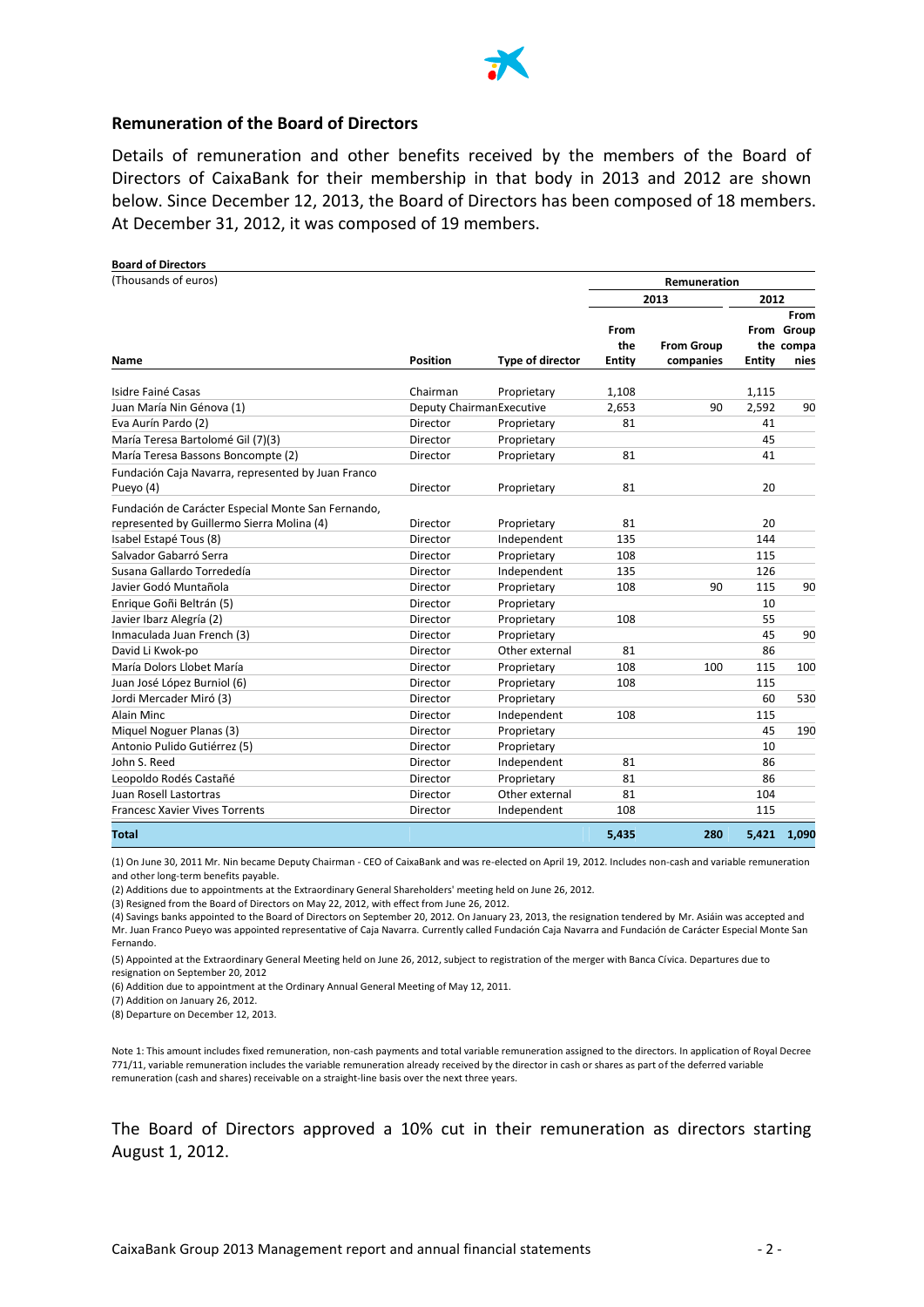

CaixaBank has a group third-party liability insurance policy to cover its Board members and Senior Management. The premiums paid in this connection in 2013 and 2012 were €779 thousand and €780 thousand, respectively.

CaixaBank does not have any pension obligations with former or current members of the Board of Directors in their capacity as such.

Remuneration received in 2013 and 2012 by the Board members of CaixaBank in connection with their duties as representatives of the Entity on the Boards of listed companies and other companies in which CaixaBank has a significant presence or representation and that are CaixaBank consolidated companies (excluding group companies) amounted to  $\epsilon$ 1,049 thousand and  $\epsilon$ 1,119 thousand, respectively, recognized in the companies' respective income statements.

#### **Remuneration of Senior Management**

CaixaBank's Senior Management at December 31, 2013, comprised 12 persons, holding the following positions at the Entity: CEOs (5), Senior Executive Vice Presidents (4), Executive Directors (2) and General Secretary (1). At December 31, 2012, the Senior Management of CaixaBank comprised 11 executives. One member departed around mid 2013 and two new members joined in the last quarter of 2013, and are therefore included in the total remuneration paid in the year.

The total remuneration paid in 2013 and 2012 to Senior Management of CaixaBank is set out in the table below. This remuneration is recognized in "Personnel expenses" in CaixaBank's income statement.

| (Thousands of euros)     |        |        |
|--------------------------|--------|--------|
|                          | 2013   | 2012   |
| Short-term remuneration  | 10,289 | 9,286  |
| Post-employment benefits | 1,674  | 2,554  |
| Other long-term benefits | 232    | 178    |
| <b>Total</b>             | 12,195 | 12,018 |

Note: This amount includes fixed remuneration, non-cash payments and total variable remuneration assigned to Senior Management. In application of Royal Decree 771/11, variable remuneration includes the variable remuneration already received by Senior Management, in cash or shares, as well as the part of the deferred variable remuneration (cash and shares) receivable on a straight-line basis over the next three years.

The remuneration paid in 2013 and 2012 to Senior Management at CaixaBank in connection with their activities as representatives of the Parent on the Boards of listed companies and other companies in which it has a significant presence or representation and that are CaixaBank consolidated companies were €586 thousand and €592 thousand, respectively, recognized in the income statements of these companies.

### **Other disclosures concerning the Board of Directors**

Article 229 of the revised Spanish Corporate Enterprises Act approved by Royal Decree-Law 1/2010 of July 2 (LSC) requires directors to inform the company of the direct or indirect stakes they and their affiliates (pursuant to Article 231 of the LSC) hold in any company with the same, analogous or similar corporate purpose to that of the company in which they are directors, and the positions or duties they perform therein.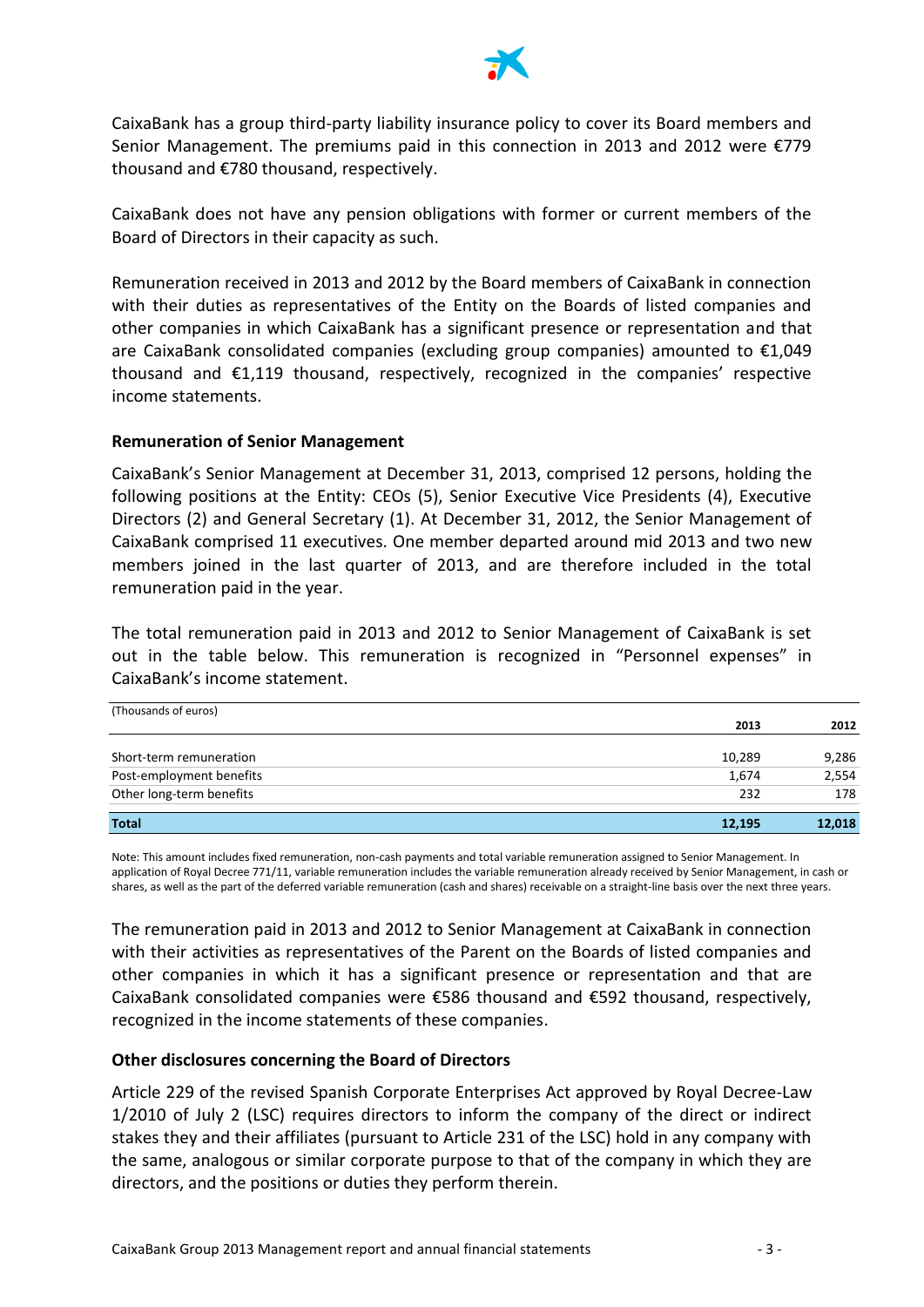

## In this connection, the Company's directors have informed of the following at December 31, 2013:

|                                   |                                  |                |                |                                    |                                        |                                                     | (1/2) |
|-----------------------------------|----------------------------------|----------------|----------------|------------------------------------|----------------------------------------|-----------------------------------------------------|-------|
|                                   |                                  |                |                | <b>Business</b>                    |                                        |                                                     |       |
| Holder                            | Company                          |                | Shares % stake | activity                           | Position                               | <b>Company represented</b>                          |       |
| Isidre Fainé Casas                | "la Caixa"                       |                |                |                                    | Banking Chairman                       |                                                     |       |
| Isidre Fainé Casas                | Banco BPI, SA                    |                |                | <b>Banking</b>                     | Director                               | ÷,                                                  |       |
| Isidre Fainé Casas                | The Bank of East Asia, Limited   |                |                | <b>Banking</b>                     | Director                               | $\qquad \qquad \blacksquare$                        |       |
| Isidre Fainé Casas                | <b>Banco Santander</b>           | 75,301         | 0.00%          | <b>Banking</b>                     | $\sim$                                 | $\overline{a}$                                      |       |
| Isidre Fainé Casas                | The Royal Bank of Scotland       | 42,305         | 0.00%          | <b>Banking</b>                     | $\sim$                                 |                                                     |       |
| Isidre Fainé Casas                | CitiGroup                        | 11,074         | 0.00%          | Banking                            | $\sim$                                 | $\overline{a}$                                      |       |
| Eva Aurín Pardo                   | "la Caixa"                       |                |                | <b>Banking</b>                     | Director                               |                                                     |       |
| Eva Aurín Pardo                   | <b>Banco Santander</b>           | 7,661          | $0.00\%$       | Banking                            |                                        | (ownership of related<br>person)                    |       |
| Eva Aurín Pardo                   | <b>Banco Santander</b>           | 835            |                | 0.00% Banking -                    |                                        | (ownership of related<br>person)                    |       |
| Eva Aurín Pardo                   | Bankia                           | 5,200          | $0.00\%$       | Banking -                          |                                        | (ownership of related<br>person)                    |       |
| Maria Teresa Bassons<br>Boncompte | "la Caixa"                       |                |                | <b>Banking</b>                     | Director                               |                                                     |       |
| Maria Teresa Bassons<br>Boncompte | <b>BBVA</b>                      | 2,193          |                | 0.00% Banking -                    |                                        |                                                     |       |
| Maria Teresa Bassons              | <b>BBVA</b>                      | 498            |                | 0.00% Banking -                    |                                        | (ownership of related                               |       |
| Boncompte                         |                                  |                |                |                                    |                                        | person)                                             |       |
| Maria Teresa Bassons<br>Boncompte | <b>Banco Santander</b>           | 1,745          | 0.00%          | <b>Banking</b>                     |                                        |                                                     |       |
| Maria Teresa Bassons<br>Boncompte | Deutsche Bank                    | 554            |                | 0.00% Banking -                    |                                        |                                                     |       |
| Salvador Gabarró Serra            | "la Caixa"                       |                |                | <b>Banking</b>                     | First Vice-<br>Chairman                |                                                     |       |
| Juan José López Burniol           | "la Caixa"                       |                |                | <b>Banking</b>                     | Director                               |                                                     |       |
| Susana Gallardo Torrededía        | Percibil, SA.                    |                | 15,000 100.00% | Finance                            | $\overline{\phantom{a}}$               |                                                     |       |
| Susana Gallardo Torrededía        | Susanvest, SL                    |                | 3,010 100.00%  | Finance -                          |                                        | Through Percibil, SL                                |       |
| Susana Gallardo Torrededía        | Inversiones Agrippa SICAV, SA    | 2,207,120      |                | 1.23% Investment -                 |                                        | Through Susanvest, SL                               |       |
| Susana Gallardo Torrededía        | Inversiones Agrippa SICAV, SA    | 271,414        |                | 0.16% Investment -                 |                                        | L.                                                  |       |
| Susana Gallardo Torrededía        | Balema de Inversiones, SICAV, SA |                |                | 672,649 98.67% Investment Director |                                        |                                                     |       |
| Susana Gallardo Torrededía        | Red Rock Invest                  |                |                |                                    | 8,947,278 99.99% Investment Chairwoman | indirect ownership                                  |       |
| Susana Gallardo Torrededía        |                                  | 48,679         |                |                                    | 0.32% Investment Vice Chairwoman -     |                                                     |       |
|                                   | Gesprisa Inversiones SICAV, SA   |                |                |                                    |                                        |                                                     |       |
| Susana Gallardo Torrededía        | Gesprisa Inversiones SICAV, SA   | 218,864        |                |                                    |                                        | 1.45% Investment Vice Chairwoman indirect ownership |       |
| Susana Gallardo Torrededía        | Landon Invest. SCR, SA           |                | 0.82%          | Venture<br>capital                 | Director                               | indirect ownership                                  |       |
| Susana Gallardo Torrededía        | Herprisa Inversiones SICAV, SA   |                |                |                                    | Investment Chairwoman                  | $\omega$                                            |       |
| Susana Gallardo Torrededía        | Pronovias, SL                    |                |                | Finance                            | Director                               | $\qquad \qquad \blacksquare$                        |       |
| Susana Gallardo Torrededía        | Pronovias International Group    |                |                | Finance                            | Director                               | ٠                                                   |       |
| Javier Godó Muntañola             | "la Caixa"                       |                |                | <b>Banking</b>                     | Second Vice-<br>Chairman               |                                                     |       |
| Javier Godó Muntañola             | VidaCaixa, SA                    |                |                | Insurance Director                 |                                        | $\overline{\phantom{a}}$                            |       |
| Javier Ibarz Alegria              | "la Caixa"                       |                |                | <b>Banking</b>                     | Director                               |                                                     |       |
| David Li Kwok-po                  | The Bank of East Asia, Limited   | 59,979,31<br>8 | 2.62%          | <b>Banking</b>                     | Executive<br>Chairman                  |                                                     |       |
| David Li Kwok-po                  | The Bank of East Asia, Limited   | 164,935        | 0.01%          | <b>Banking</b>                     | $\overline{\phantom{a}}$               | indirect ownership                                  |       |
| Penny Li (wife)                   | The Bank of East Asia, Limited   | 1,811,380      | 0.08%          | <b>Banking</b>                     | $\Box$                                 | $\blacksquare$                                      |       |
| Adrian Li (son)                   | The Bank of East Asia, Limited   | 822,893        | 0.04%          | <b>Banking</b>                     | Deputy Chief<br>Executive              |                                                     |       |
| Adrian Li (son)                   | The Bank of East Asia, Limited   | 1,101,548      | 0.05%          | <b>Banking</b>                     | Deputy Chief<br>Executive              | indirect ownership                                  |       |
| Brian Li (son)                    | The Bank of East Asia, Limited   | 2,000,000      | 0.09%          | <b>Banking</b>                     | Deputy Chief<br>Executive              |                                                     |       |
| Adrienne Li (granddaughter)       | The Bank of East Asia, Limited   | 6,347          | 0.00%          | <b>Banking</b>                     |                                        |                                                     |       |
| Arthur Li (brother)               | The Bank of East Asia, Limited   | 10,646,18<br>3 | 0.46%          | <b>Banking</b>                     | Deputy Chairman -                      |                                                     |       |
| Arthur Li (brother)               | The Bank of East Asia, Limited   | 14,936,20<br>3 | 0.65%          | Banking                            |                                        | Deputy Chairman indirect ownership                  |       |
| Maria Dolors Llobet Maria         | "la Caixa"                       |                |                | <b>Banking</b>                     | Director                               |                                                     |       |
| Maria Dolors Llobet Maria         | Nuevo Micro Bank, SAU            |                |                | Finance                            | Director                               | $\frac{1}{2}$                                       |       |
|                                   |                                  |                |                |                                    |                                        |                                                     |       |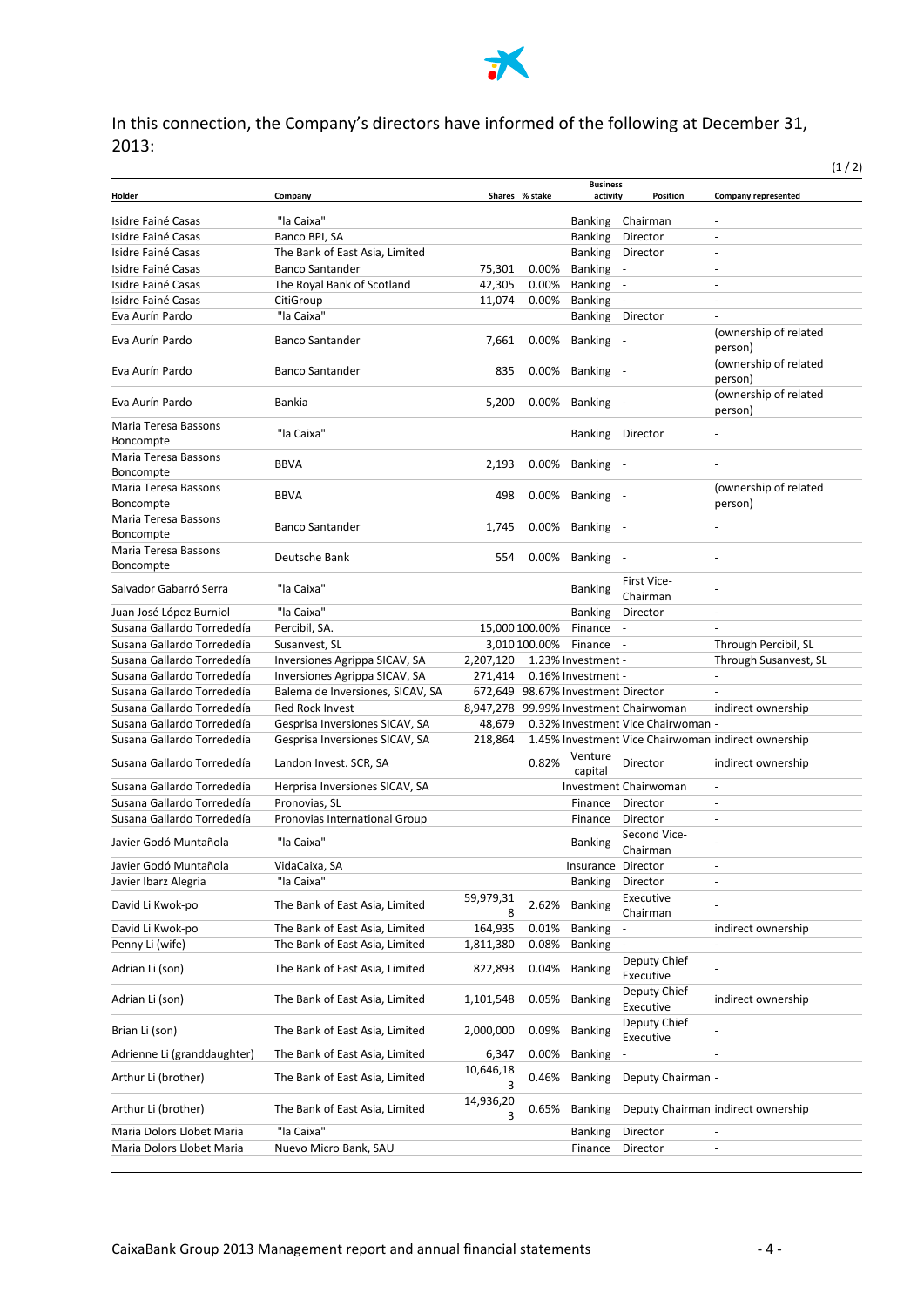

|                        |                          |        |                |                    |                   |                          | (2/2) |
|------------------------|--------------------------|--------|----------------|--------------------|-------------------|--------------------------|-------|
|                        |                          |        |                | <b>Business</b>    |                   |                          |       |
| Holder                 | Company                  |        | Shares % stake | activity           | <b>Position</b>   | Company represented      |       |
| Juan María Nin Génova  | "la Caixa"               |        |                | Banking            | General Manager - |                          |       |
| Juan María Nin Génova  | VidaCaixa, SA            |        |                | Insurance Director |                   | $\overline{\phantom{0}}$ |       |
| Juan María Nin Génova  | Banco BPI, SA            |        |                | <b>Banking</b>     | Director          |                          |       |
| Juan María Nin Génova  | Erste Group Bank AG      |        |                | <b>Banking</b>     | Director          |                          |       |
| Juan María Nin Génova  | Grupo Financiero Inbursa |        |                | <b>Banking</b>     | Director          | $\overline{\phantom{0}}$ |       |
| Juan María Nin Génova  | <b>BNP</b>               | 2.000  | 0.00%          | Banking            |                   | indirect ownership       |       |
| Juan María Nin Génova  | Deutsche Bank            | 1,500  | $0.00\%$       | Banking            |                   | indirect ownership       |       |
| Juan María Nin Génova  | <b>Banco Santander</b>   | 23,199 | 0.00%          | Banking            |                   | indirect ownership       |       |
| Juan María Nin Génova  | <b>BBVA</b>              | 11,185 | 0.00%          | Banking            |                   | indirect ownership       |       |
| Juan María Nin Génova  | <b>BBVA</b>              | 5.925  | 0.00%          | Banking            |                   |                          |       |
| Leopoldo Rodés Castañé | "la Caixa"               |        |                | <b>Banking</b>     |                   | (until 27/6/2013)        |       |
| Leopoldo Rodés Castañé | Grupo Financiero Inbursa |        |                | <b>Banking</b>     | Director          |                          |       |

Additionally, Article 229 of the LSC stipulates that directors must report any direct or indirect conflicts of interest they may have with the company in which they are directors.

To this effect, the Board was notified of any conflicts of interest and, where applicable, affected Board members abstained from participating in any agreements or decisions relating to the transaction giving rise to the conflict of interest. Details of all conflicts of interest arising during the year are disclosed in the Annual Corporate Governance Report that forms part of the management report of these annual financial statements.

According to Article 230 of the LSC, directors may not, for their own account or the account of others, engage in a business that is the same as or analogous or supplementary to the business constituting CaixaBank's corporate purpose, without explicit authorization from the general meeting.

At the Annual General Meeting held in May 2011, the shareholders authorized, in accordance with Article 230 of the LSC, the Company's Board of Directors to own stakes in and hold positions and functions at companies whose core or ancillary business involves owning securities and does not represent effective competition with the Company's business.

In accordance with the new corporate purpose previously submitted for approval at this General Meeting, which reflects the corporate purpose inherent to a financial institution, the shareholders resolved to authorize Board member David K.P. Li to directly and indirectly hold interests and positions and to perform duties in The Bank of East Asia group companies. This authorization also extended to holding positions and performing duties directly or indirectly in subsidiaries on behalf of The Bank of East Asia deriving from holding the interest or position and performing duties in this parent company.

Lastly, the shareholders authorized the Company's proprietary and executive directors to hold positions and perform duties on behalf of or in the best interest of the Company or "la Caixa" in the "la Caixa" Group's investee companies that are engaged in the same, similar or complementary businesses to that of the current corporate purpose of the Company.